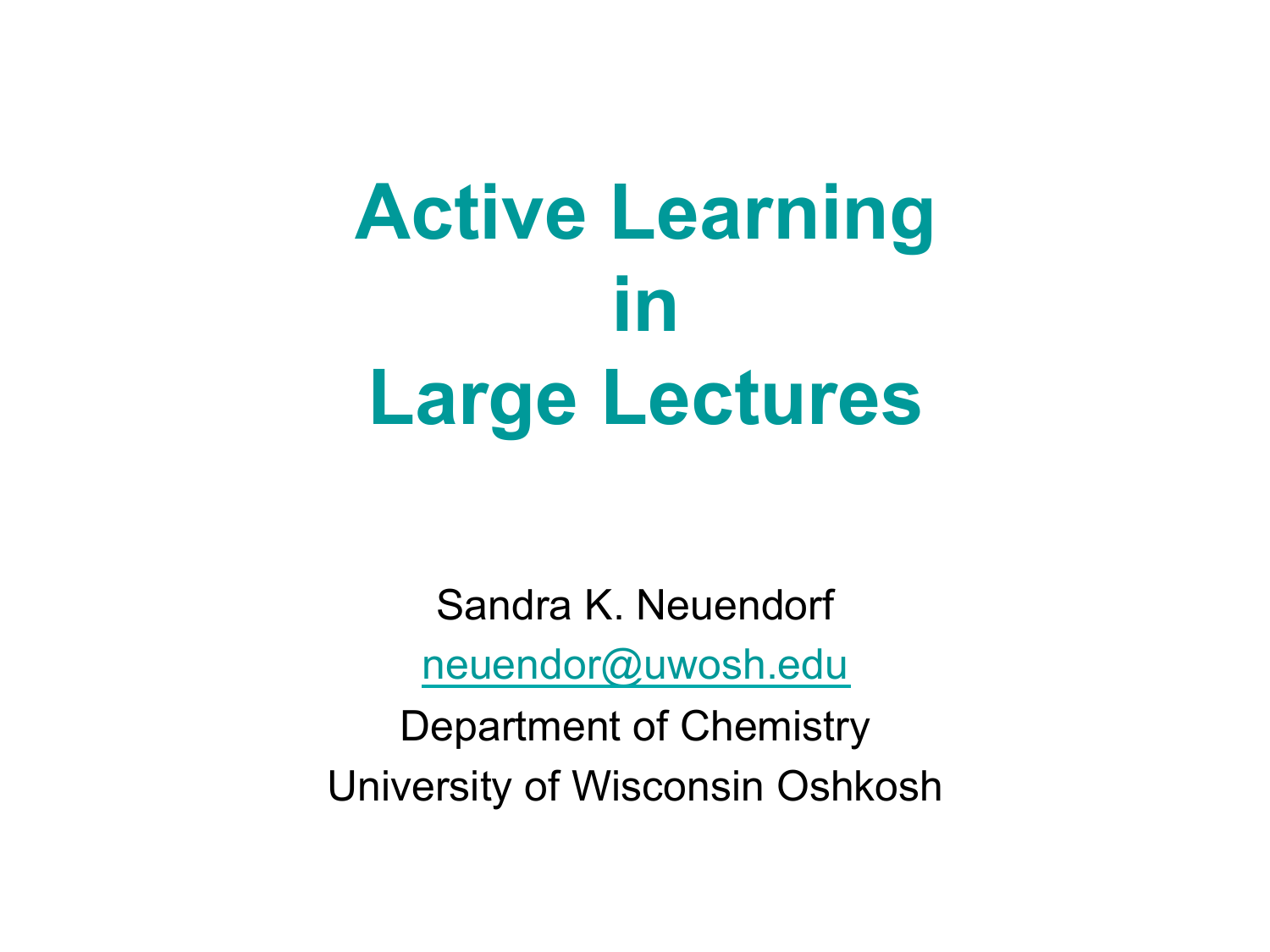#### **What is Active Learning?**

Students do more than listen

- Read, write, discuss, solve problems
- –Analyze, synthesize, evaluate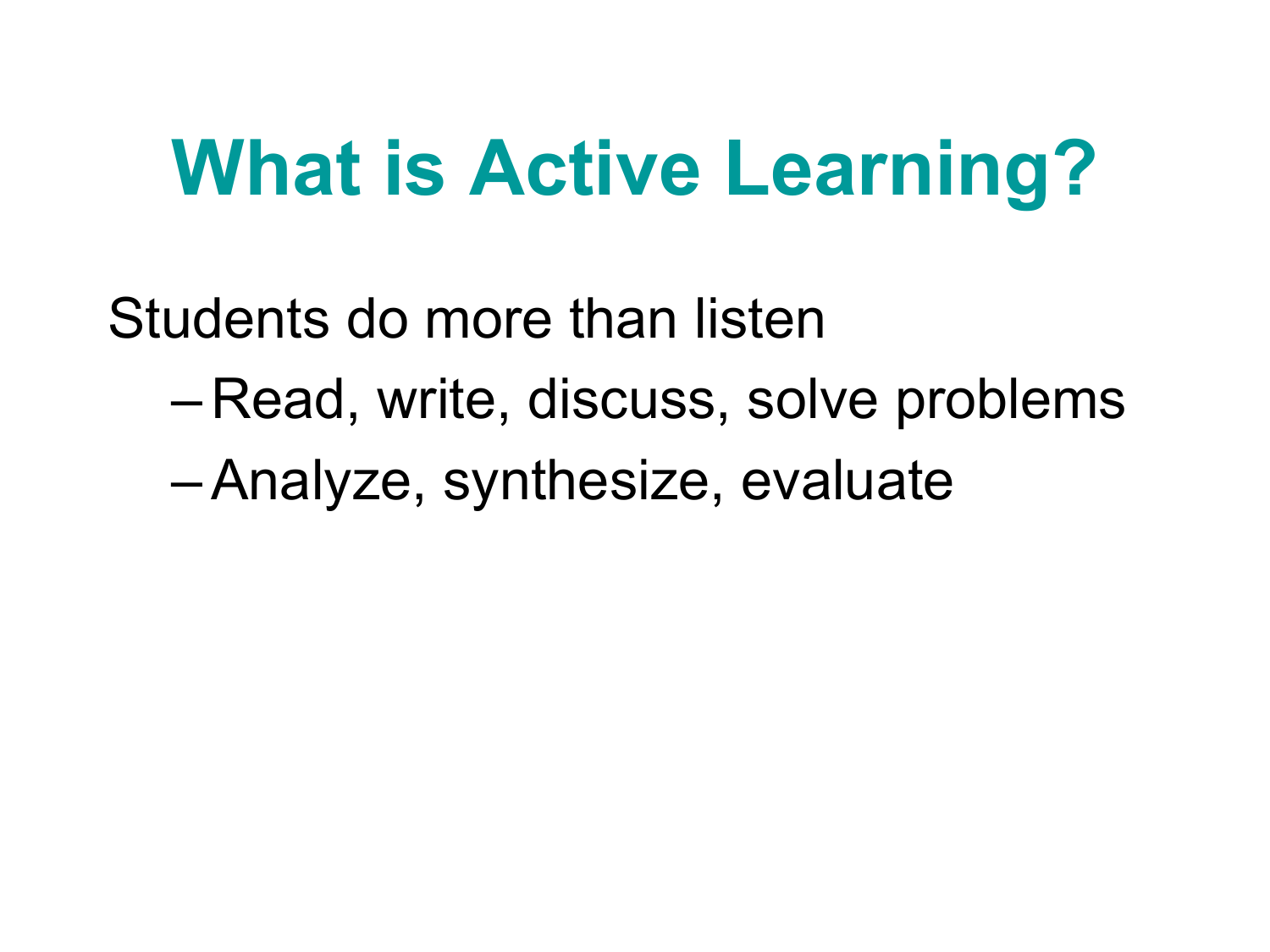- Improve learning
- Students have short attention span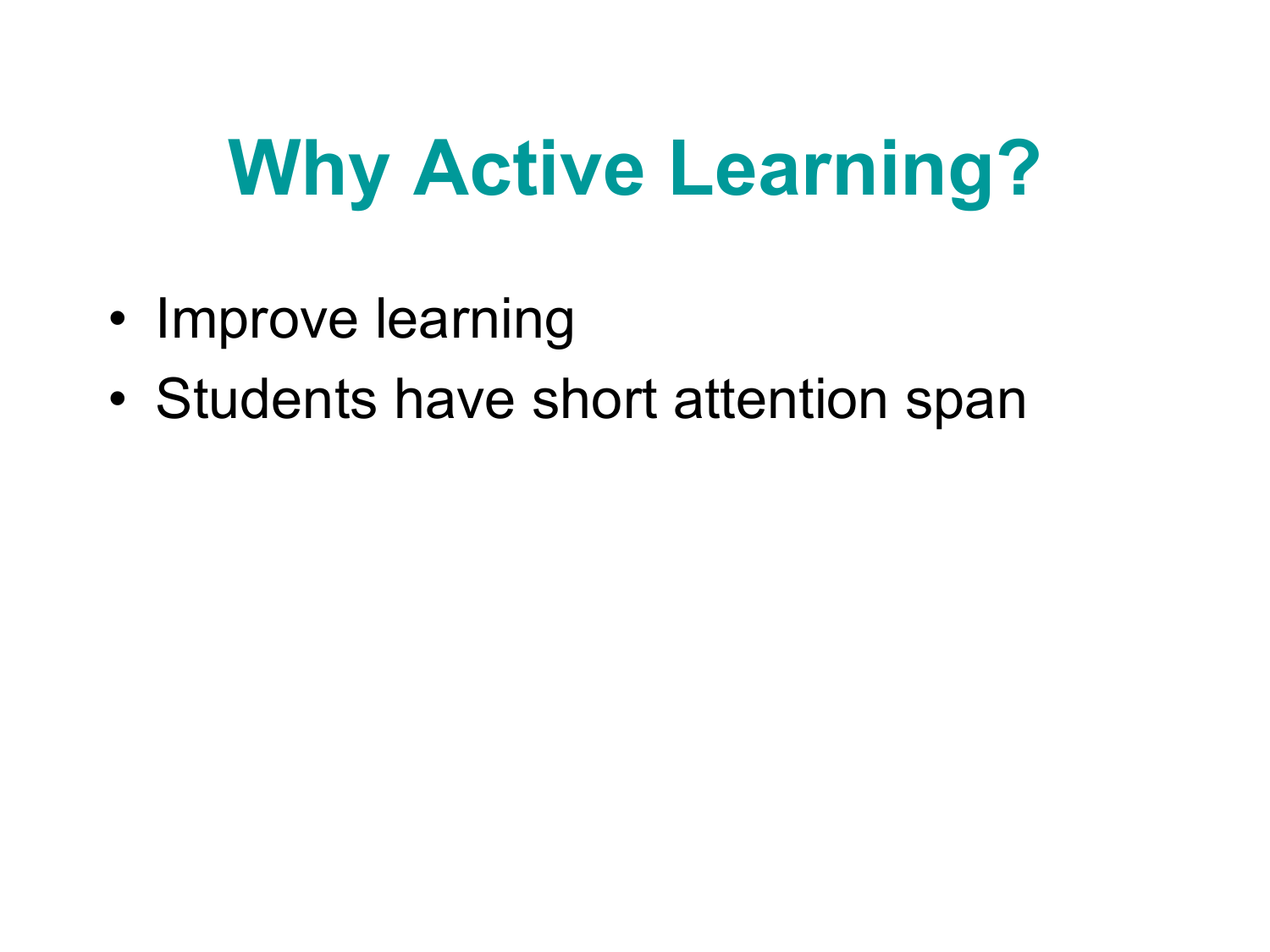- Improve learning
- Students have short attention span
- Low information retention for lecture
- Address different learning styles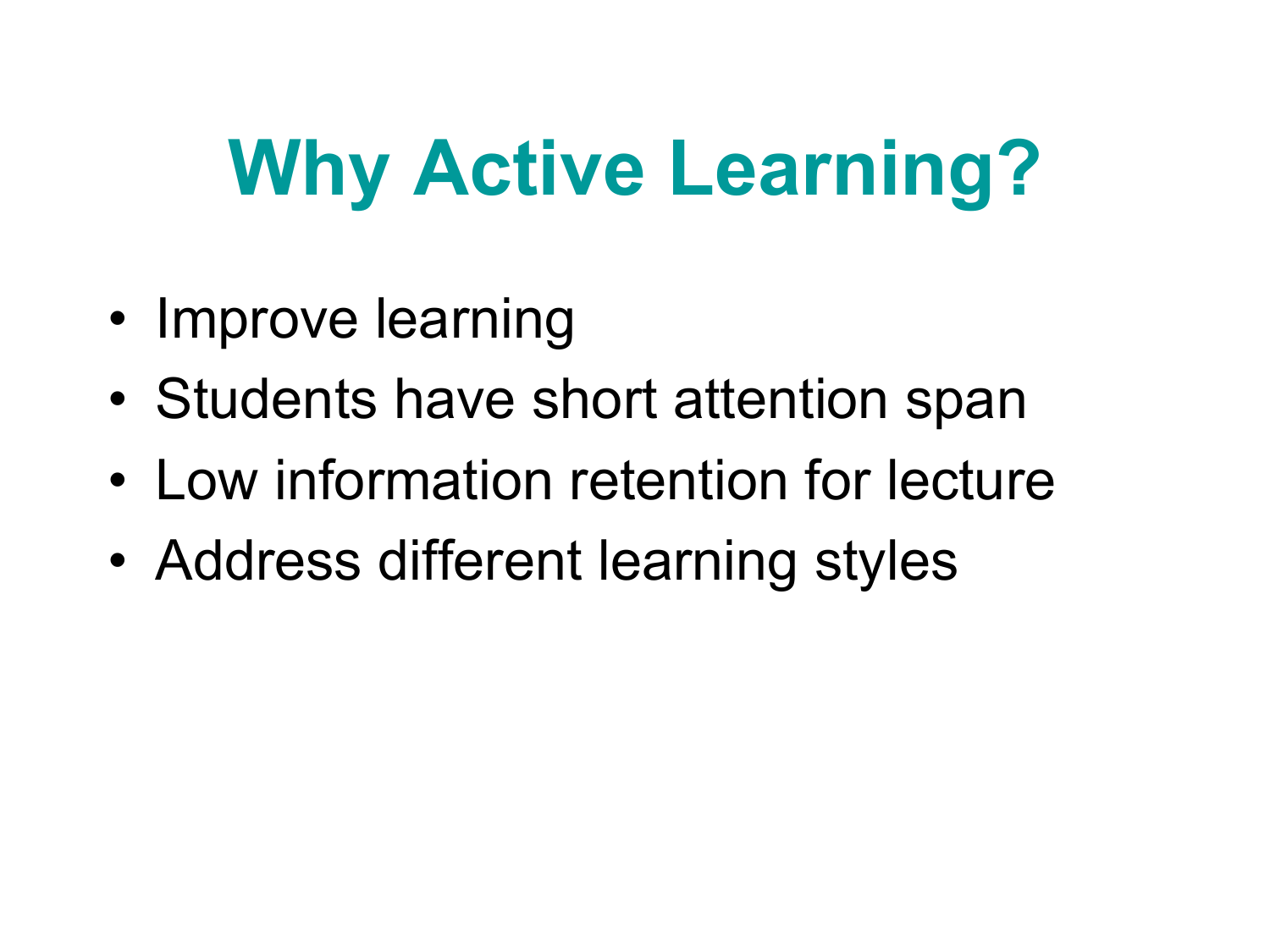- Improve learning
- Students have short attention span
- Low information retention for lecture
- Address different learning styles
- Distracting devices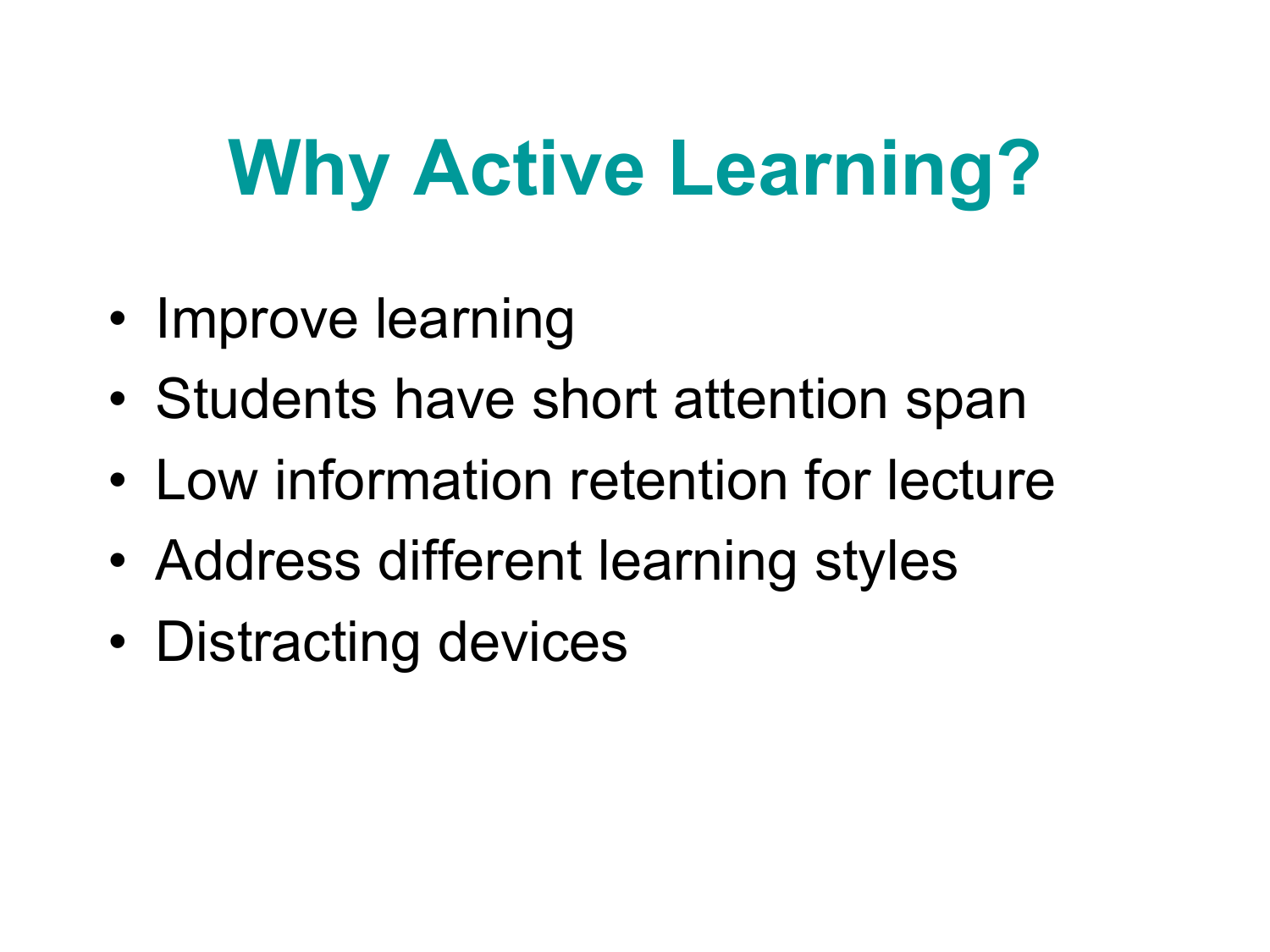- Improve learning
- Students have short attention span
- Low information retention for lecture
- Address different learning styles
- Distracting devices
- PowerPoint<sup>®</sup>-induced narcolepsy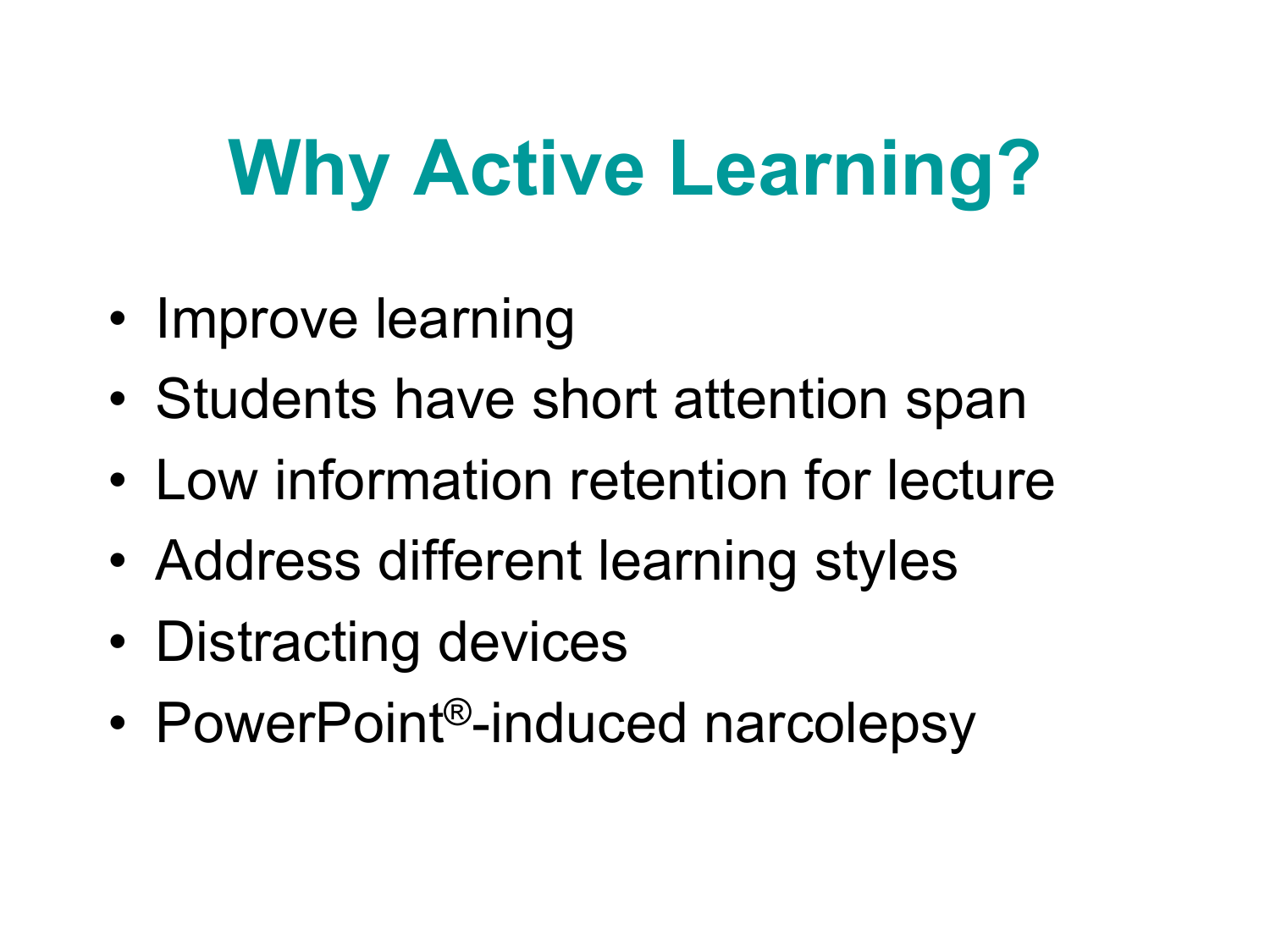• Model building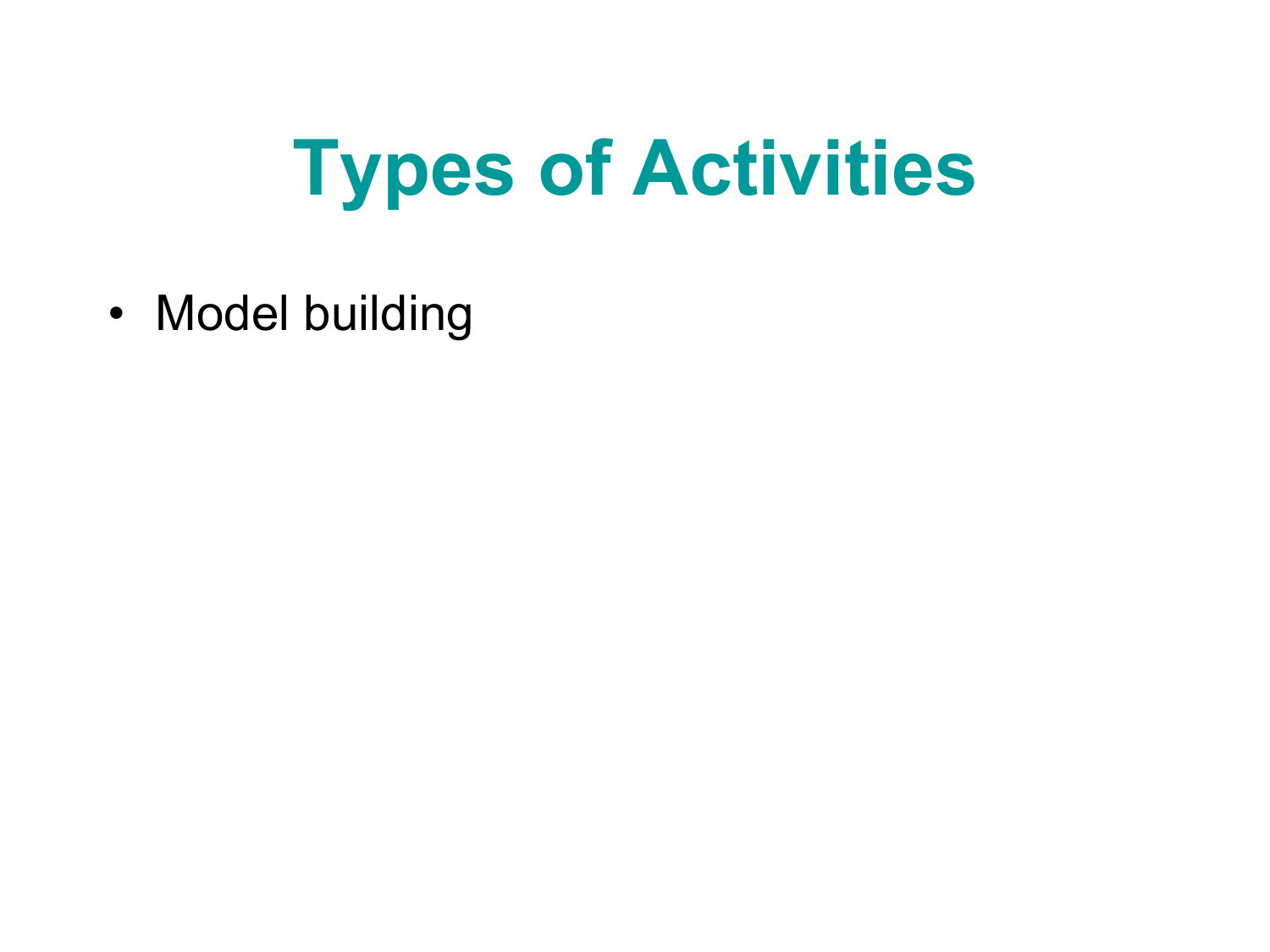#### **Molecular Geometry**

| Formula           | $\#$ electron clouds<br>around central atom | Shape of<br>molecule |
|-------------------|---------------------------------------------|----------------------|
| SiCl <sub>4</sub> |                                             |                      |
| $H_3$             |                                             |                      |
| $\mathsf{F}_2$    |                                             |                      |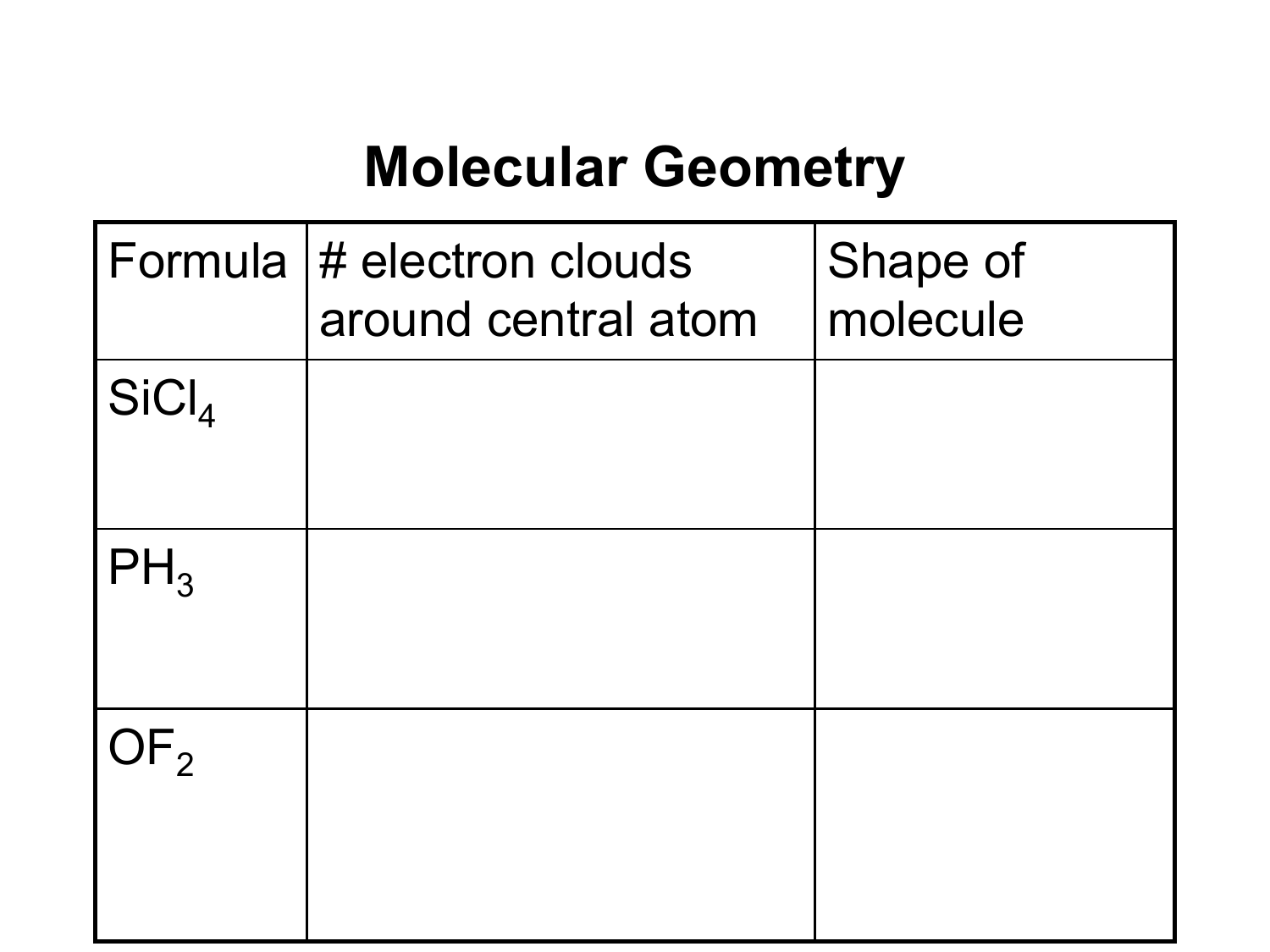- Model building
- Note consolidation<sup>1</sup>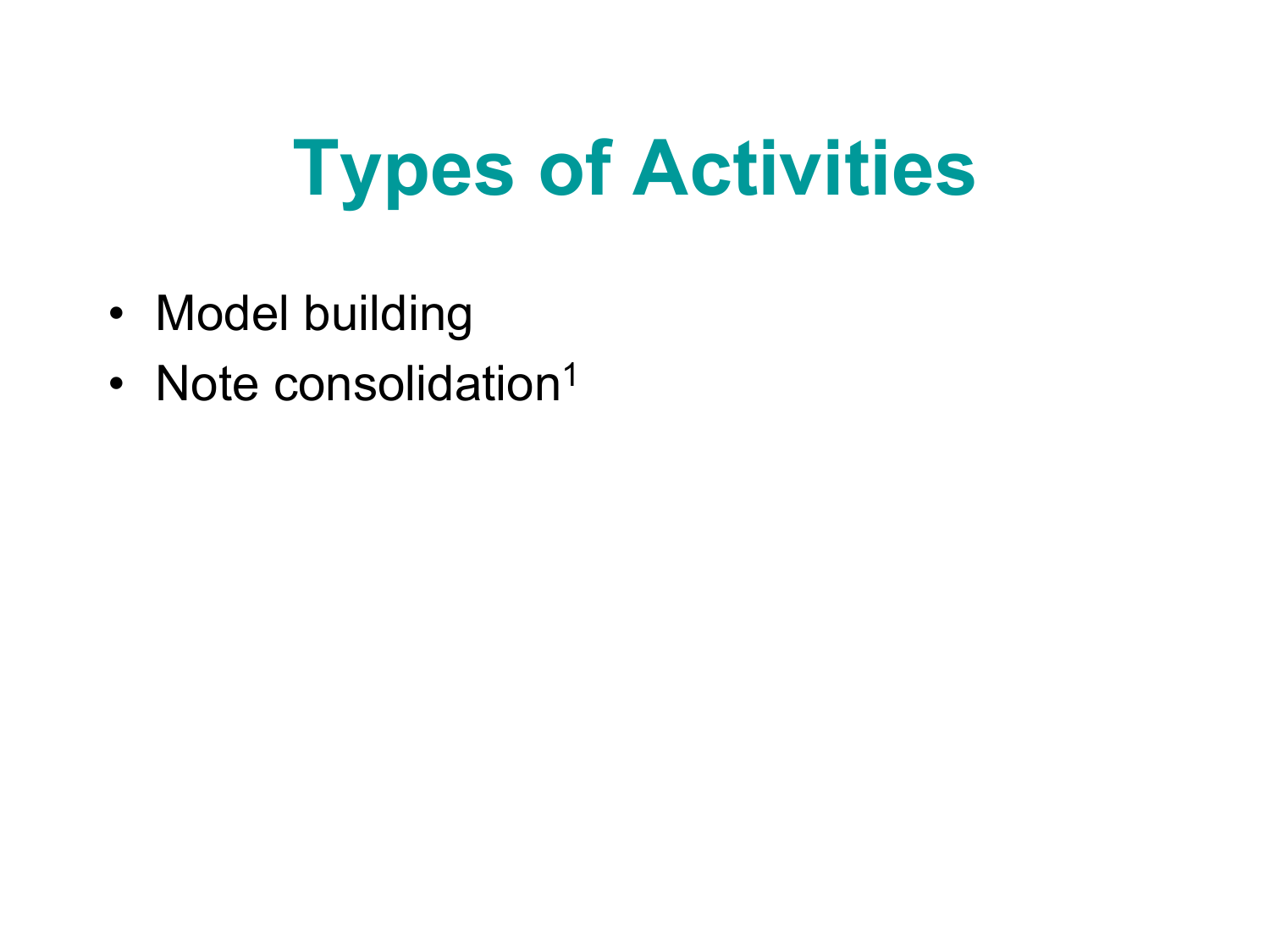- Model building
- Note consolidation<sup>1</sup>
- Think-pair-share<sup>2</sup>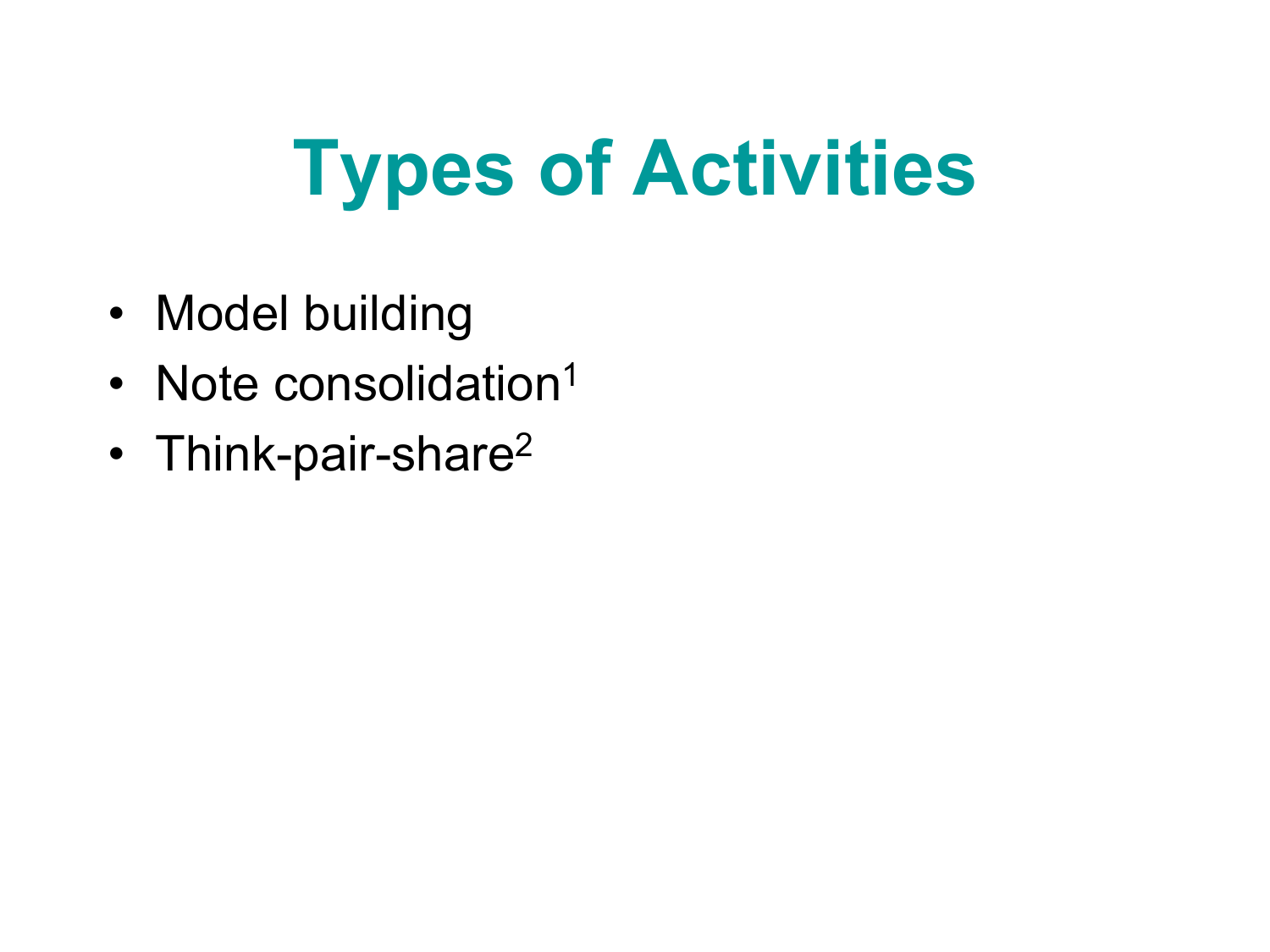#### **Solutions**

- Unsaturated
- Saturated
- Supersaturated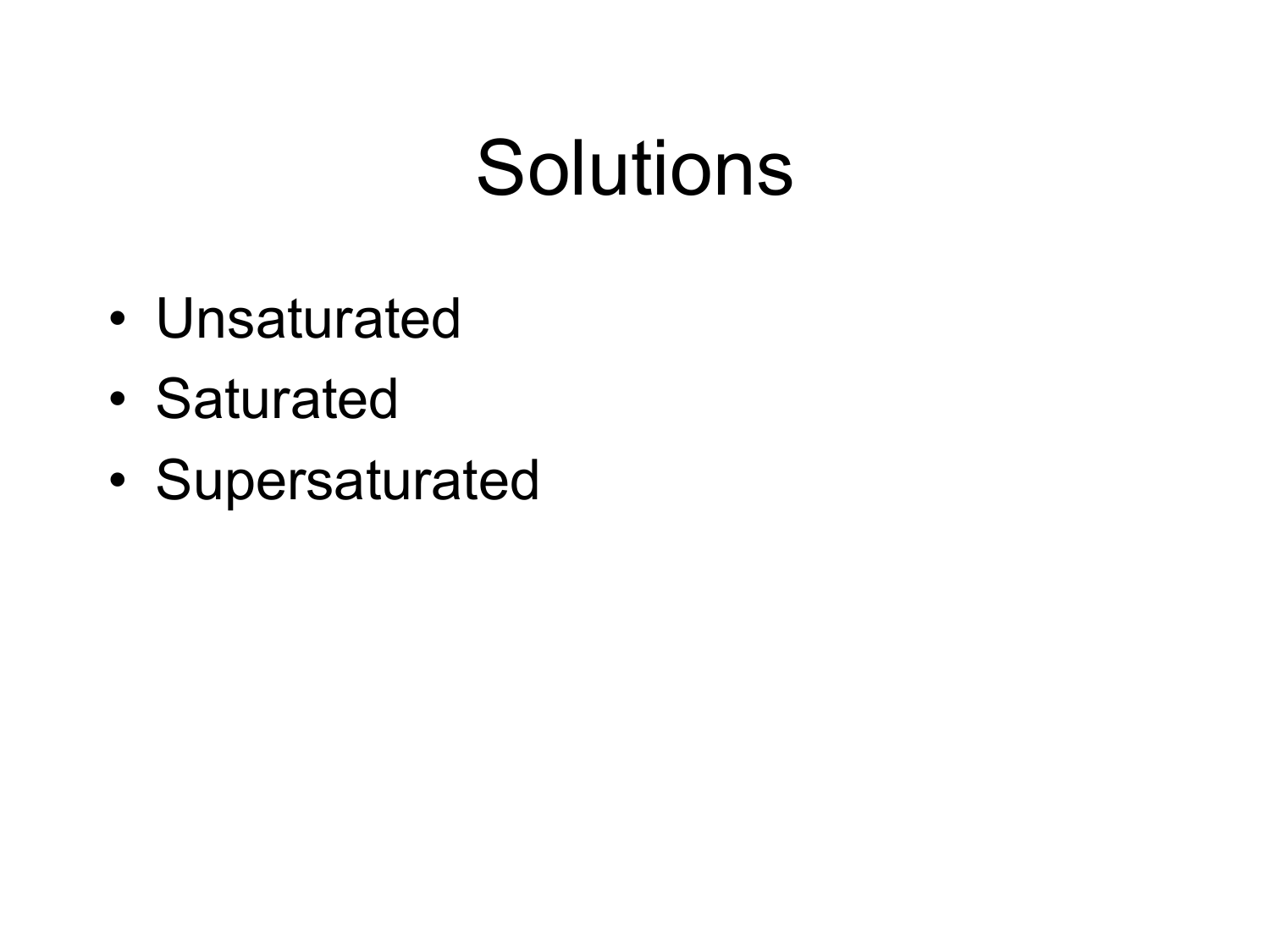- Model building
- Note consolidation<sup>1</sup>
- Think-pair-share<sup>2</sup>
- Demonstrations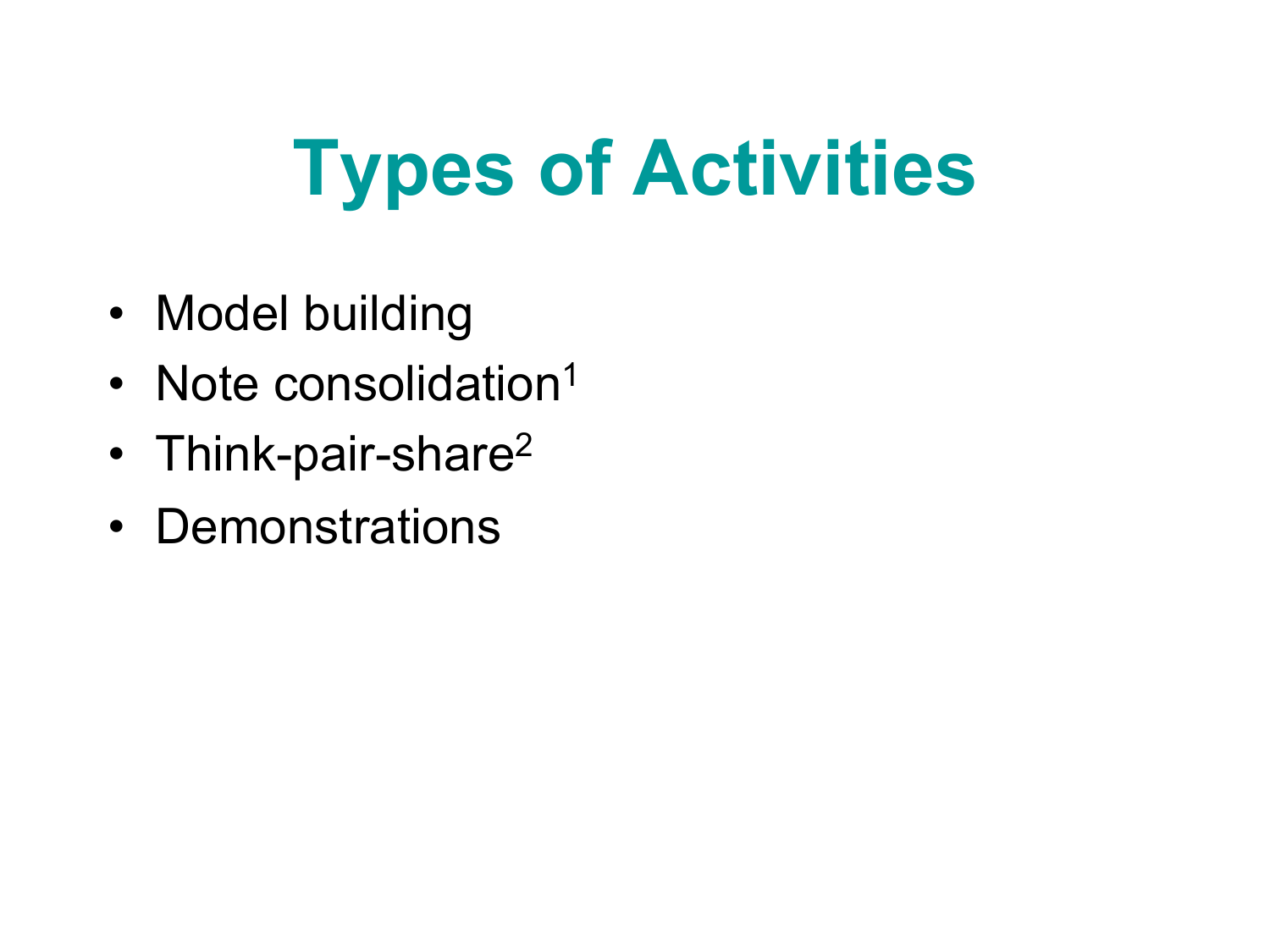#### **Chemical Kinetics (How Fast?)**

 Atoms or molecules must collide for a chemical reaction to occur.

Factors that affect rate:

- 1. Properties of reactants
- 2. Concentration of reactants
- 3. Temperature of reaction
- 4. Presence of catalyst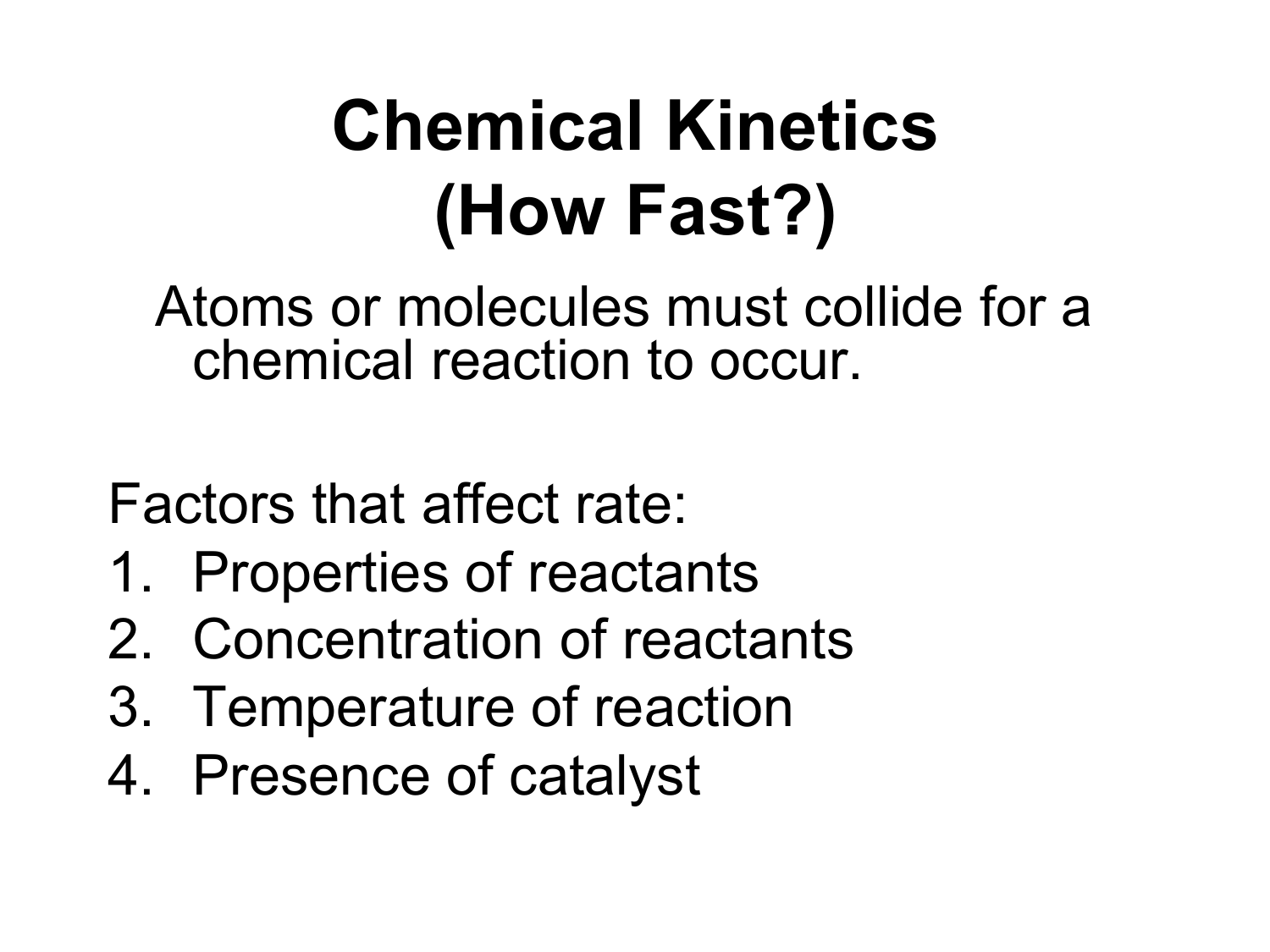- Model building
- Note consolidation<sup>1</sup>
- Think-pair-share<sup>2</sup>
- Demonstrations
- Assessment

Group/individual quizzes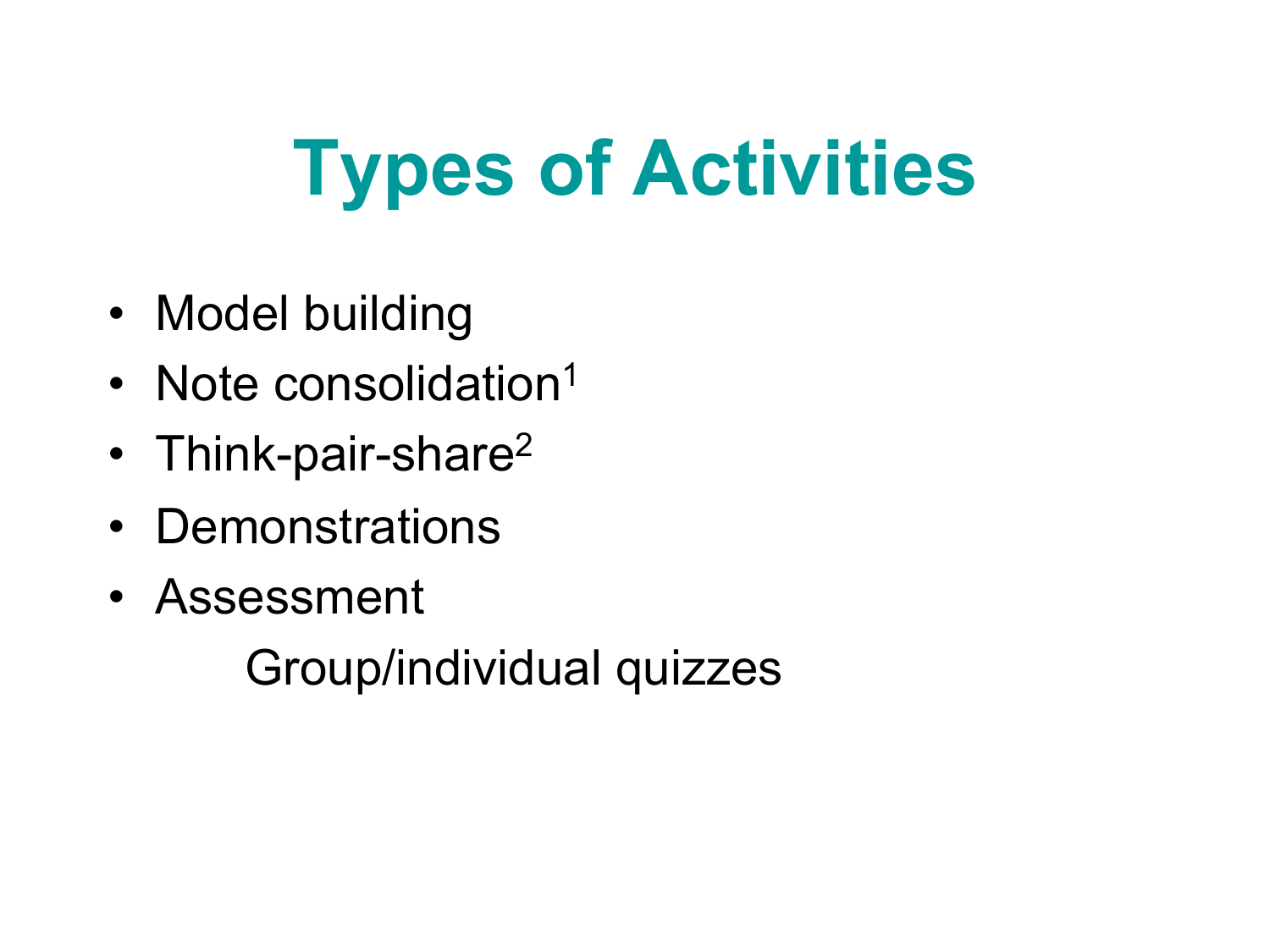**(4 points) 12B is a radioactive isotope that decays by both alpha and beta decay. What element would be the final product of this decay process?**

**(6 points) Fill in the missing information:**

| <b>Symbol</b>    | # protons | #neutrons | <b>Atomic No.</b> |
|------------------|-----------|-----------|-------------------|
| 60N <sub>i</sub> |           |           |                   |
|                  |           | 45        | 32                |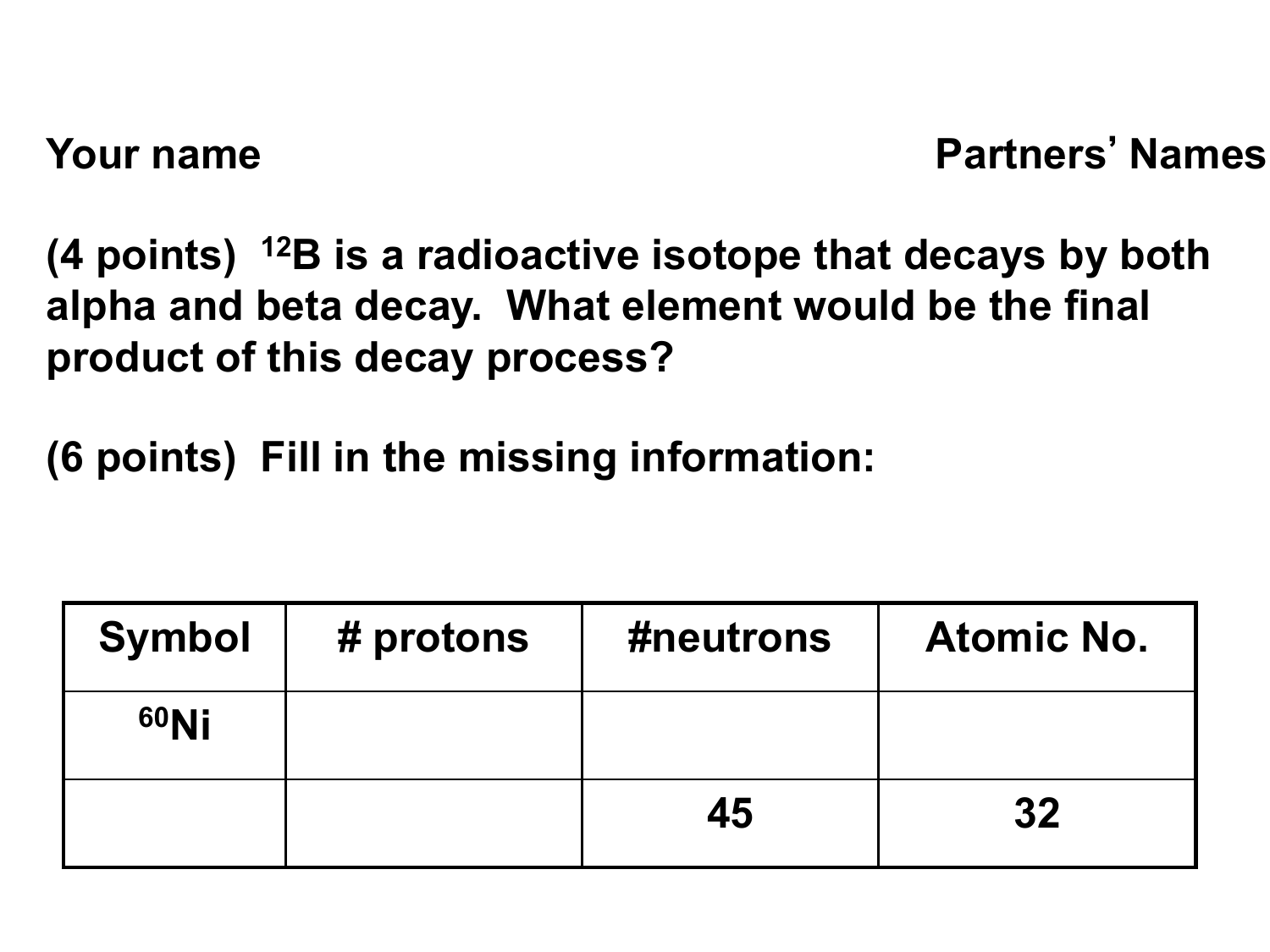- Model building
- Note consolidation<sup>1</sup>
- Think-pair-share<sup>2</sup>
- Demonstrations
- Assessment

 Group/individual quizzes Concept tests3,4,5 Eric Mazur video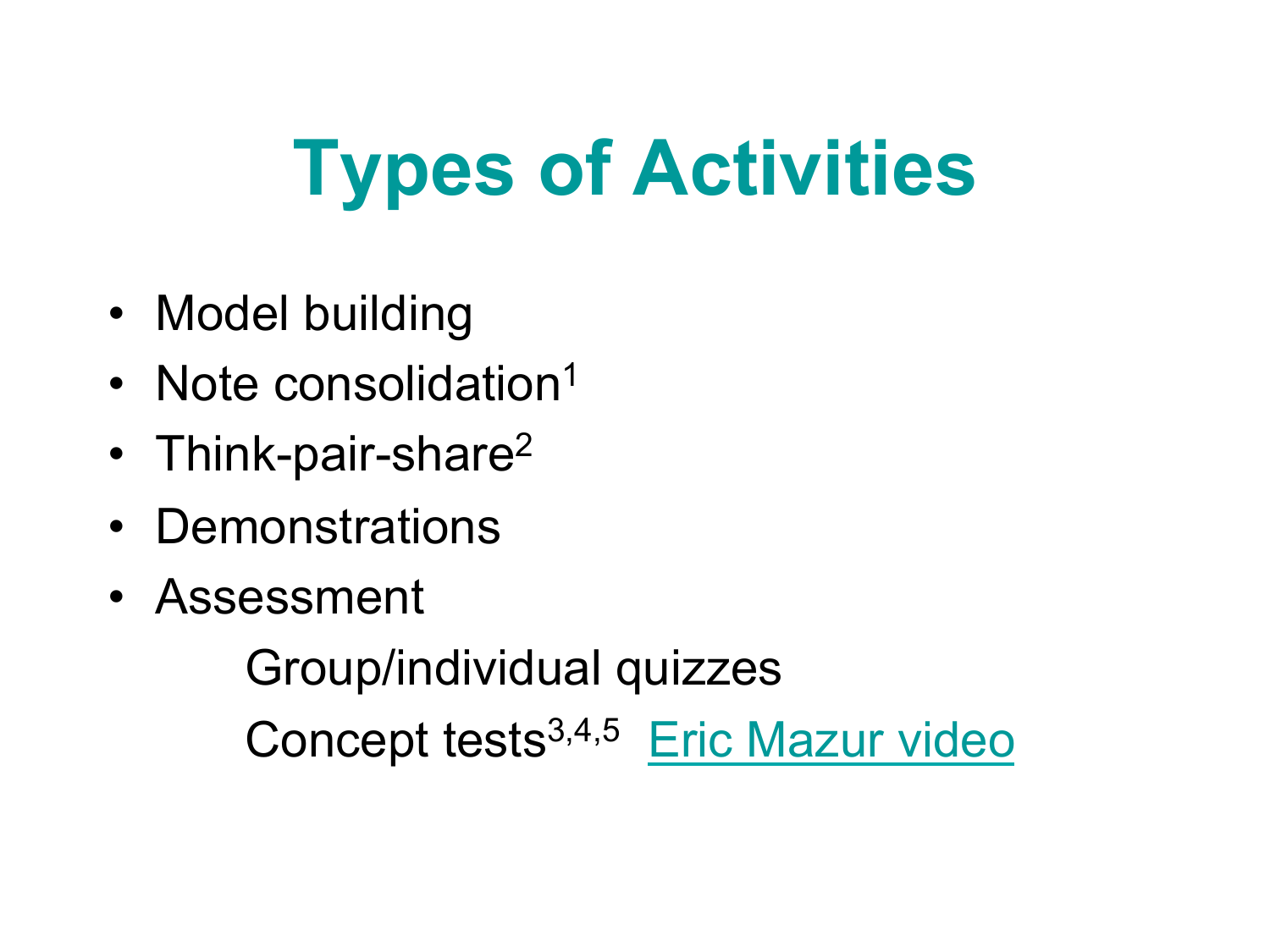#### Sample Concept Questions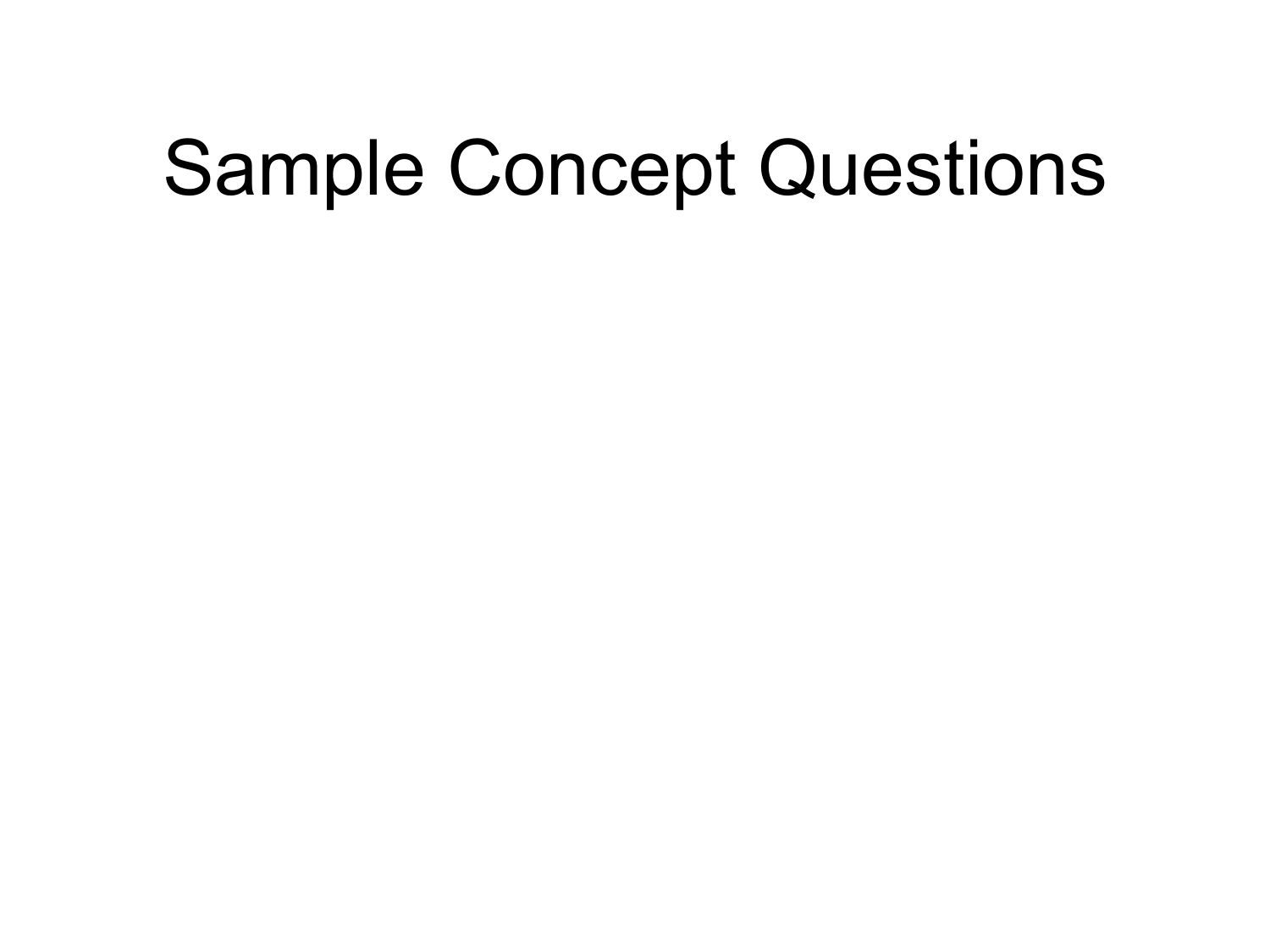- Model building
- Note consolidation<sup>1</sup>
- Think-pair-share<sup>2</sup>
- Demonstrations
- Assessment

 Group/individual quizzes Concept tests3,4,5 Eric Mazur video Muddiest point<sup>6</sup>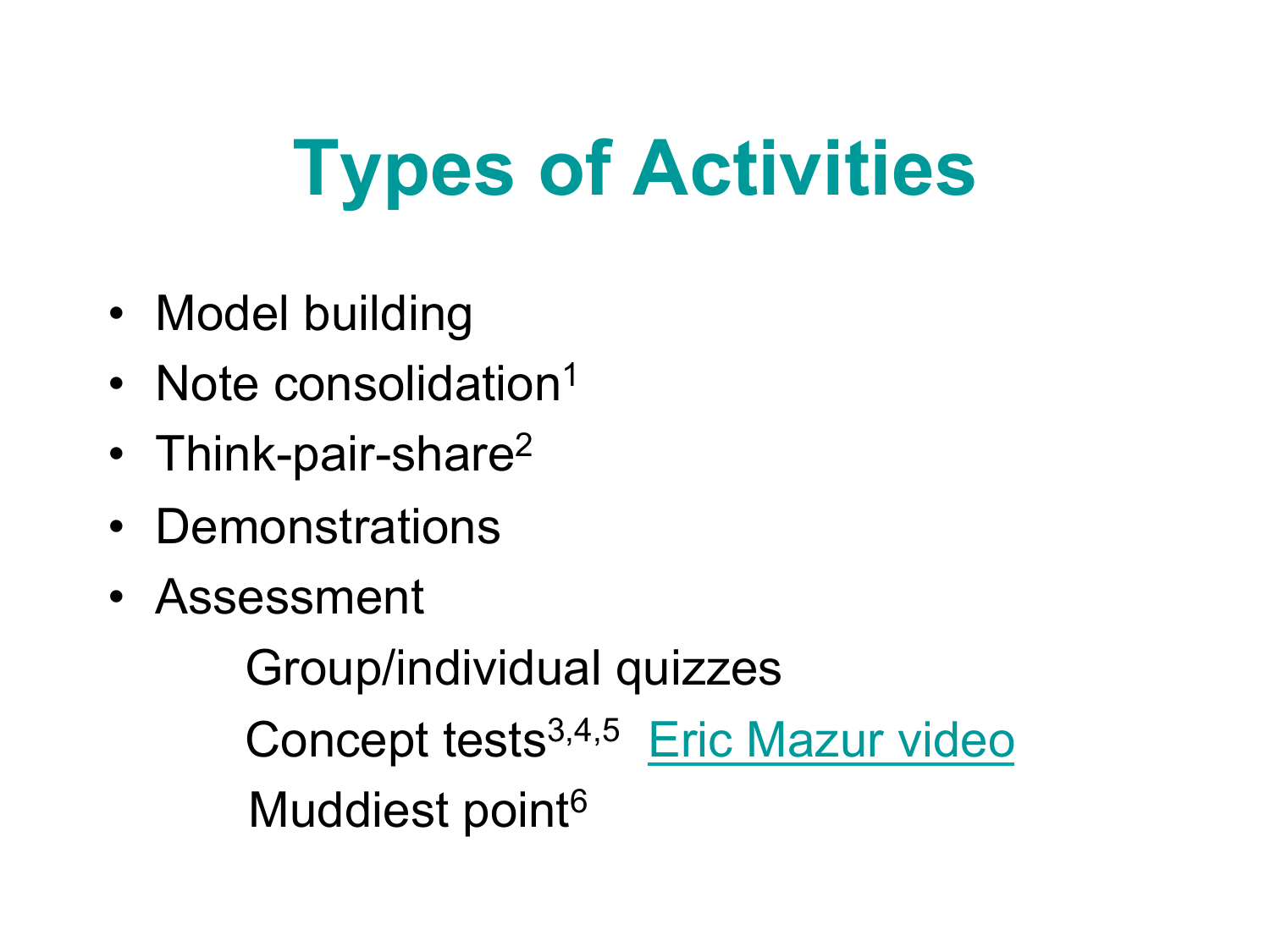#### **Collecting Responses**

- Raise hands
- Finger signals
- Cards
- Notecards
- Electronic systems<sup>7,8,9</sup> (clickers)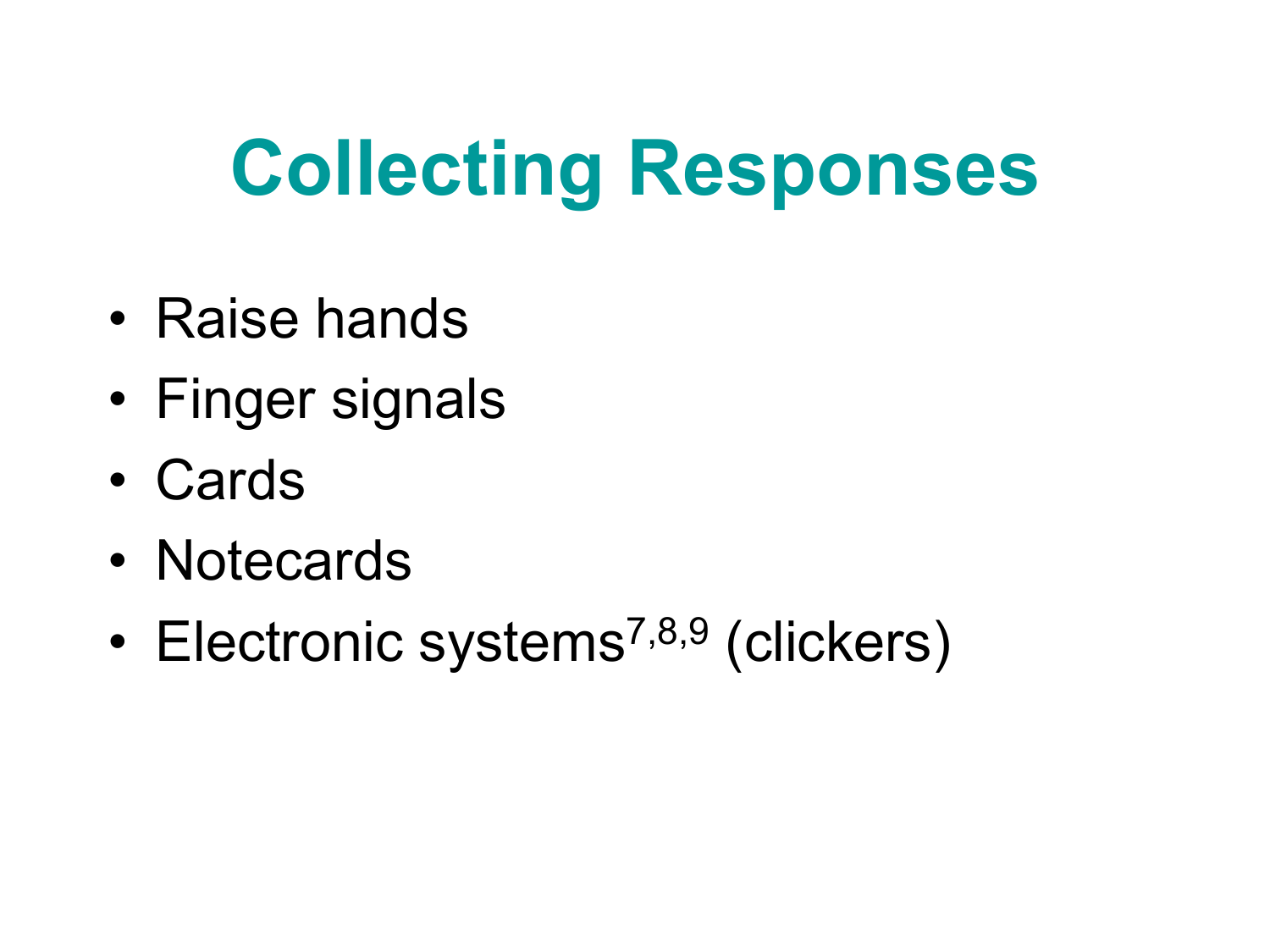• Other methods not reliable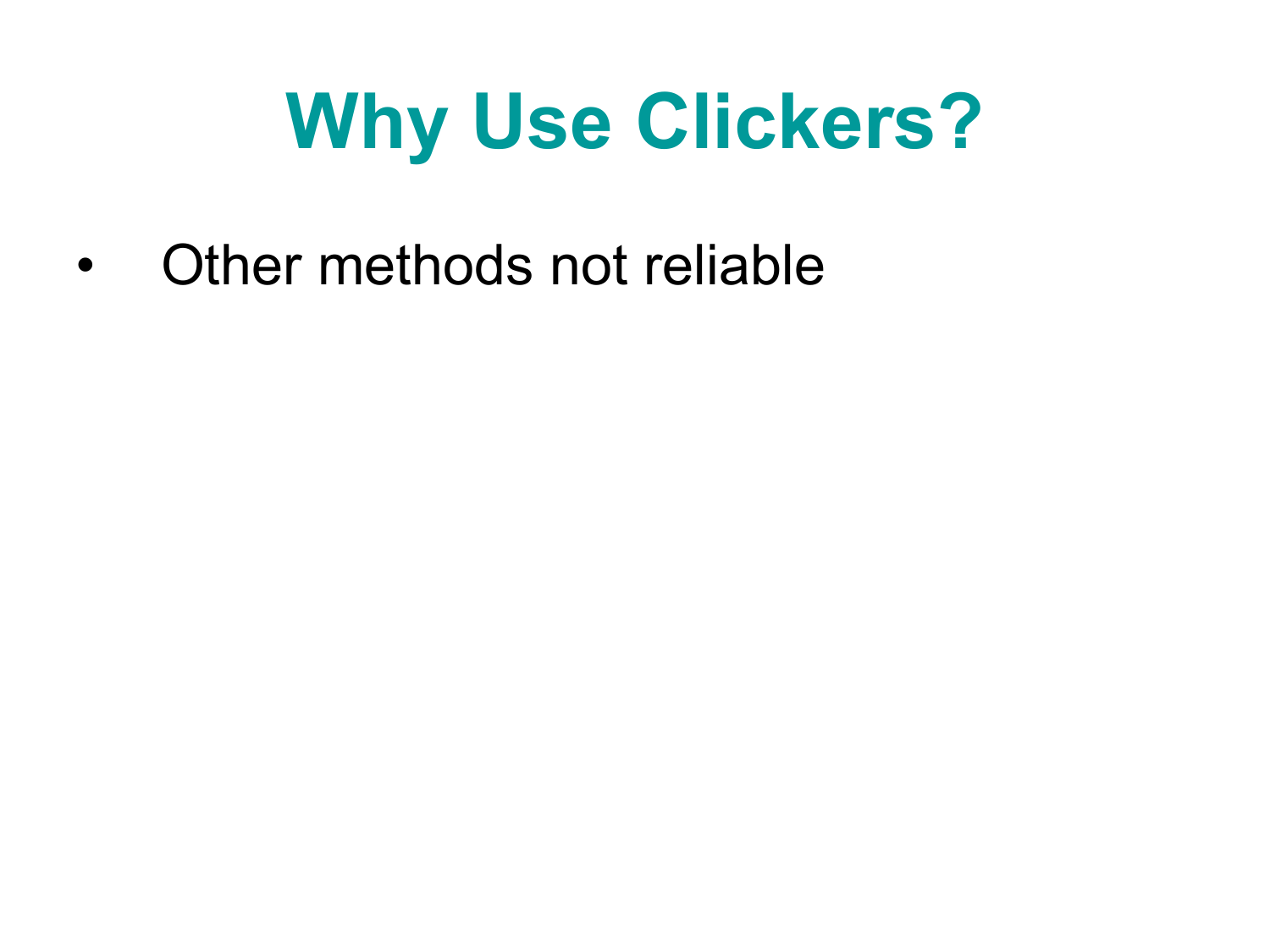- Other methods not reliable
- Collect background information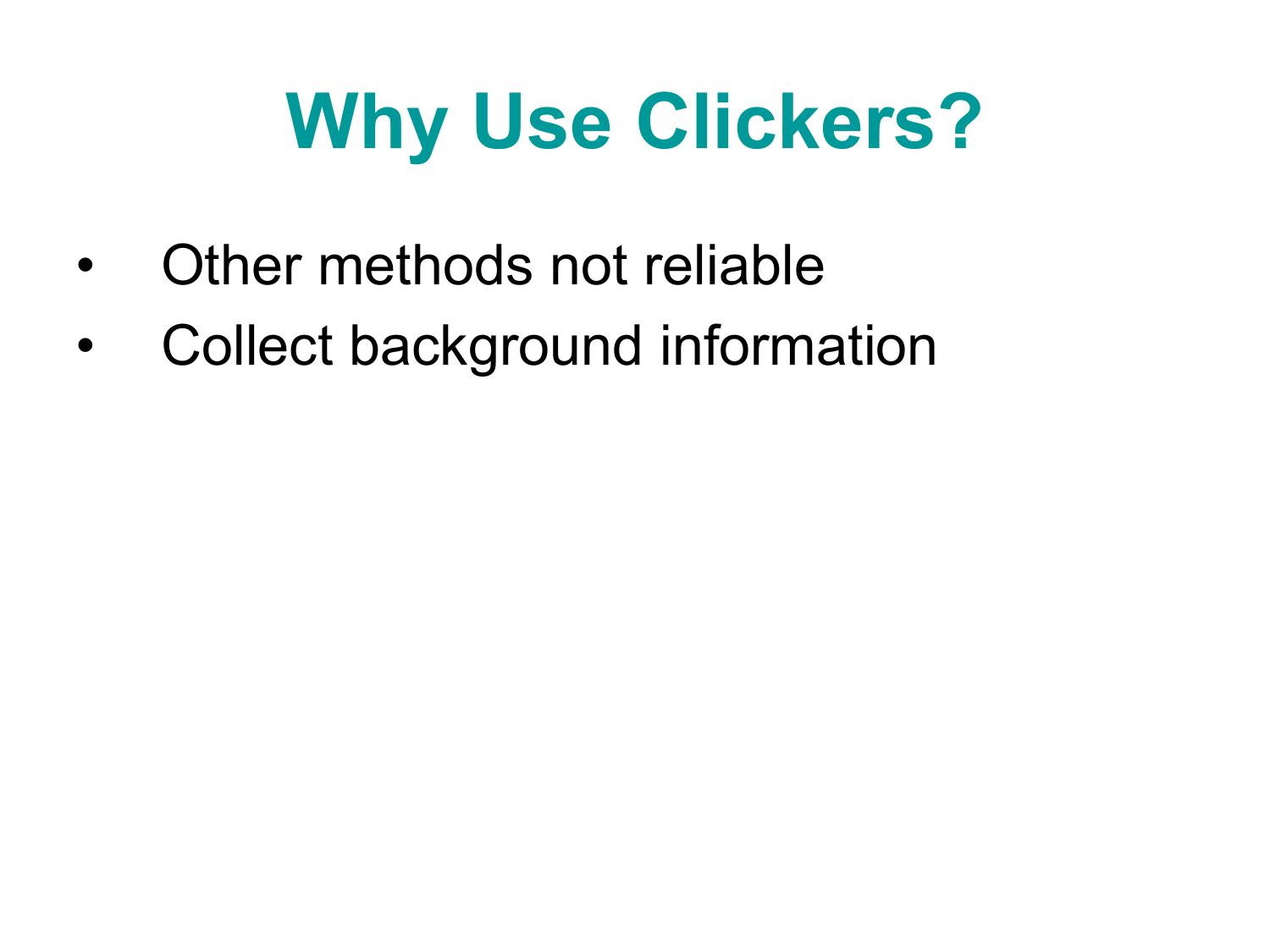- Other methods not reliable
- Collect background information
- Keep students engaged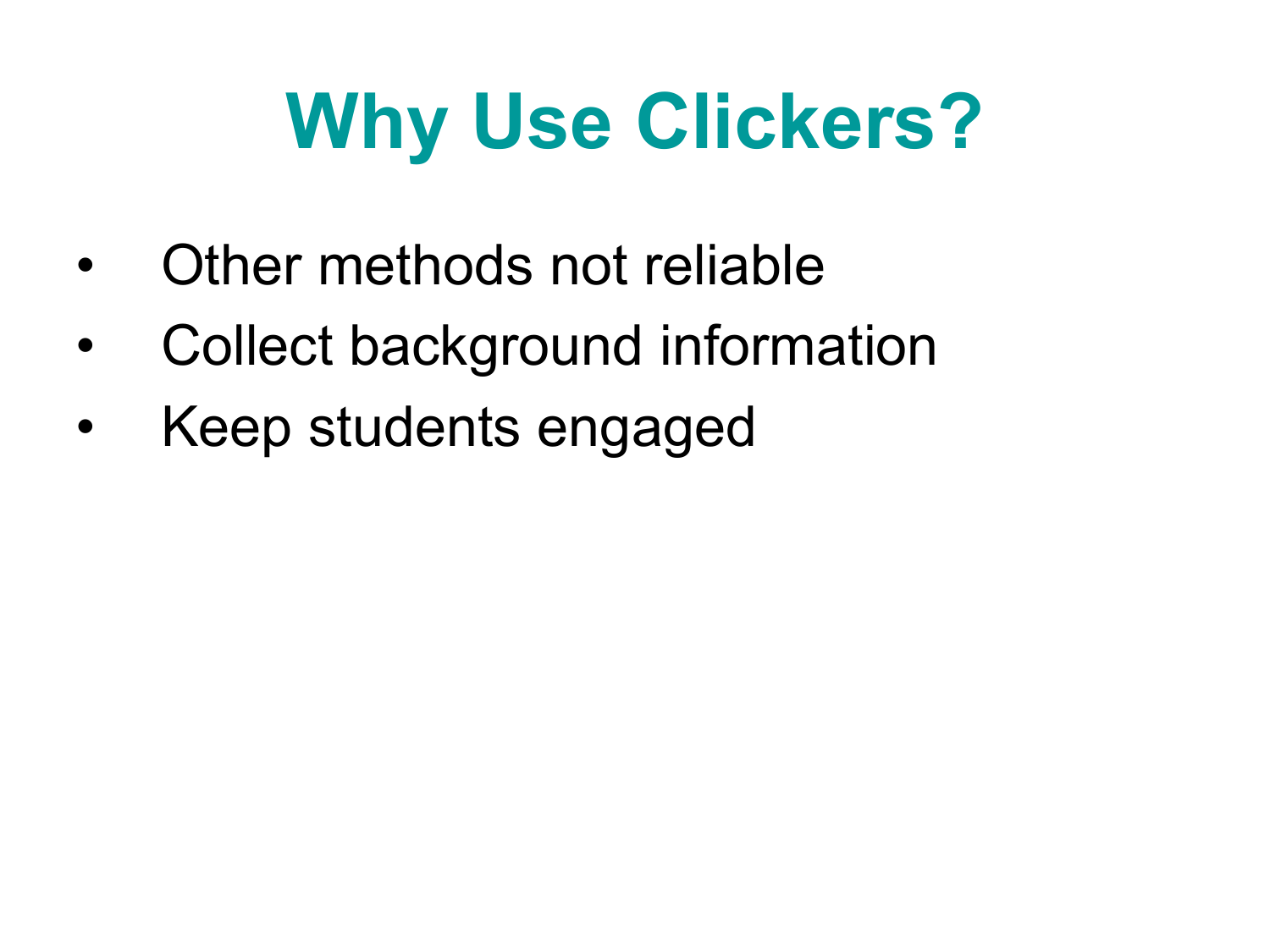- Other methods not reliable
- Collect background information
- Keep students engaged
- May boost attendance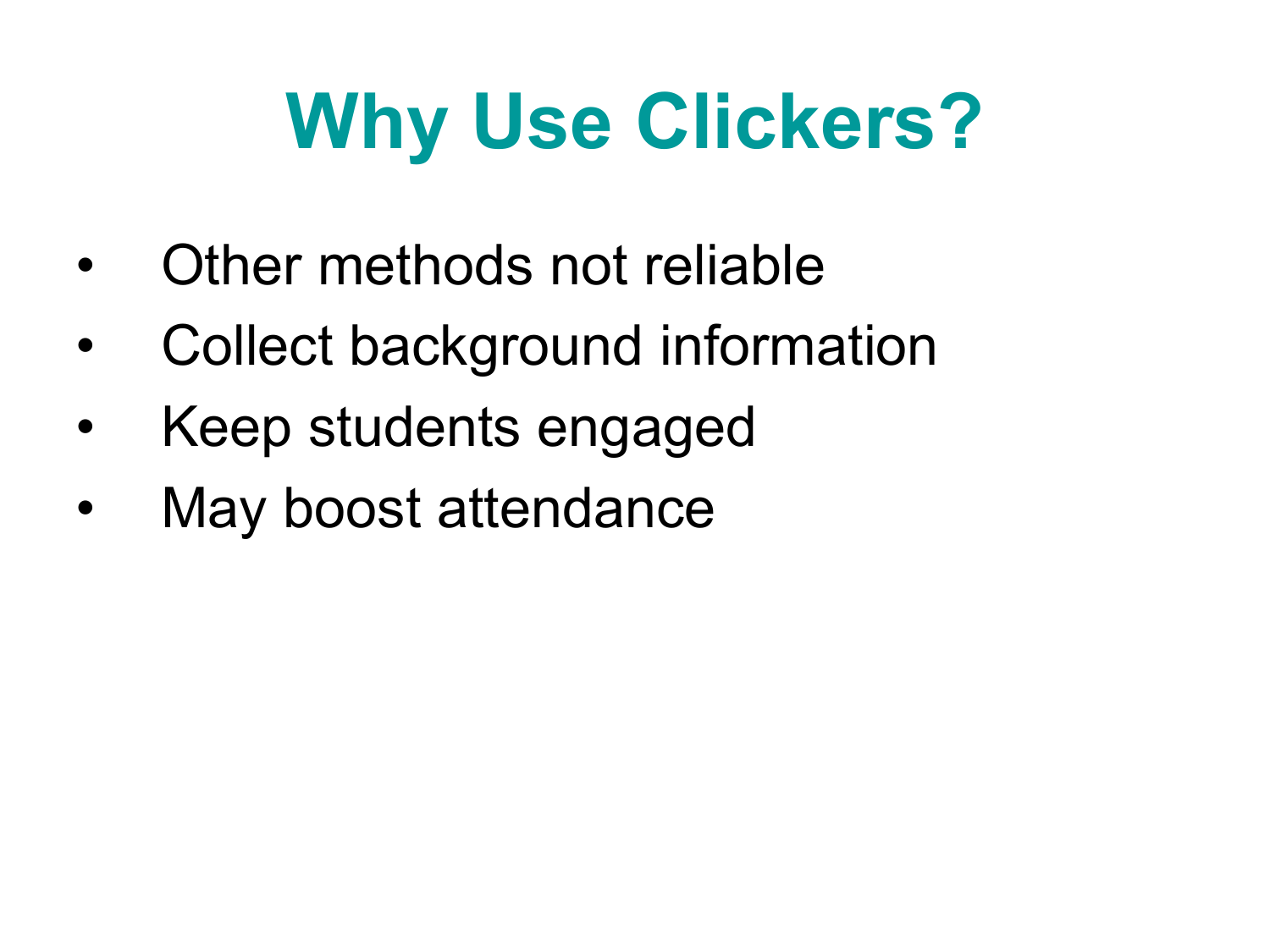- Other methods not reliable
- Collect background information
- Keep students engaged
- May boost attendance
- Easy data collection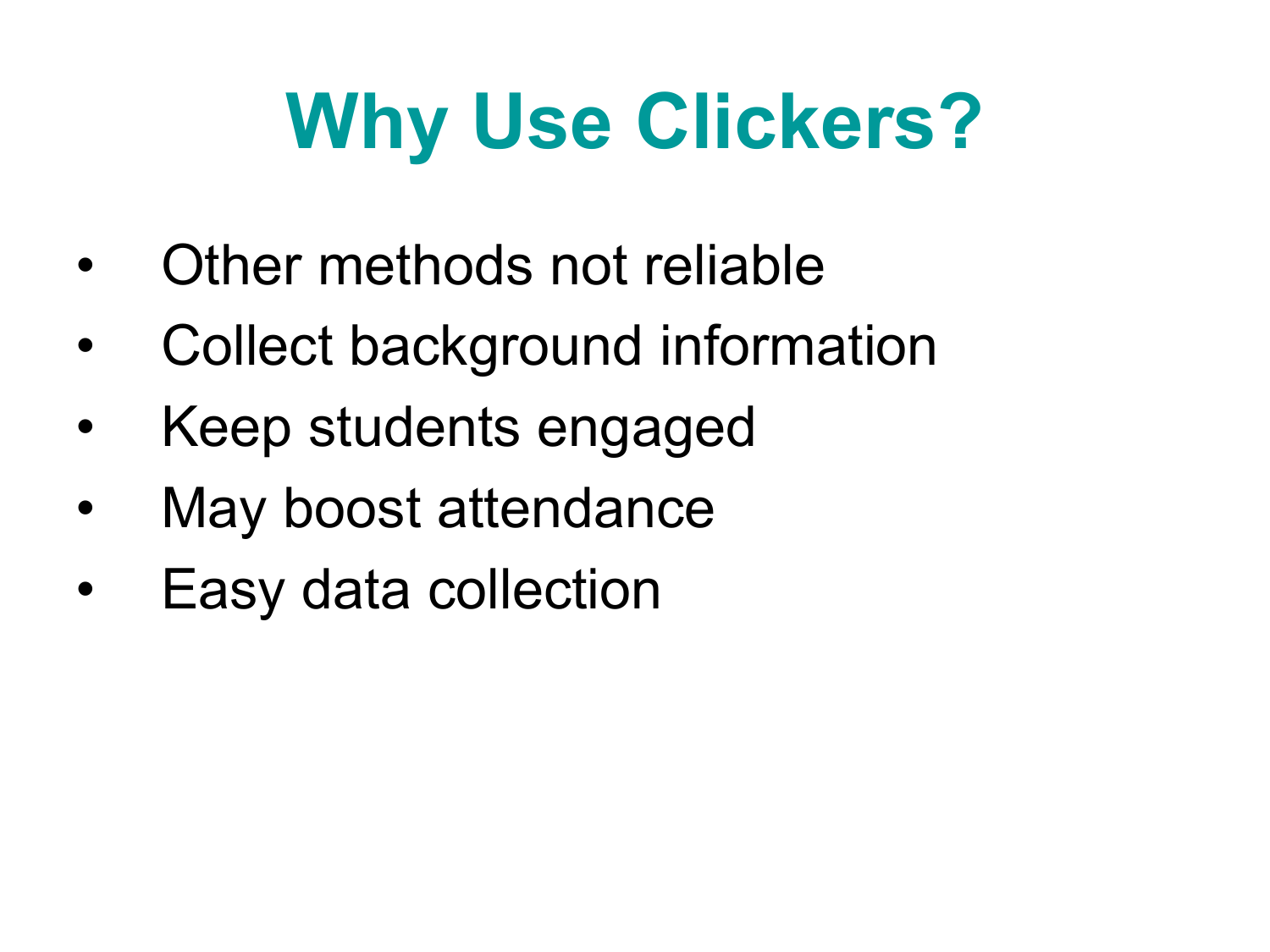- Other methods not reliable
- Collect background information
- Keep students engaged
- May boost attendance
- Easy data collection
- Students get immediate feedback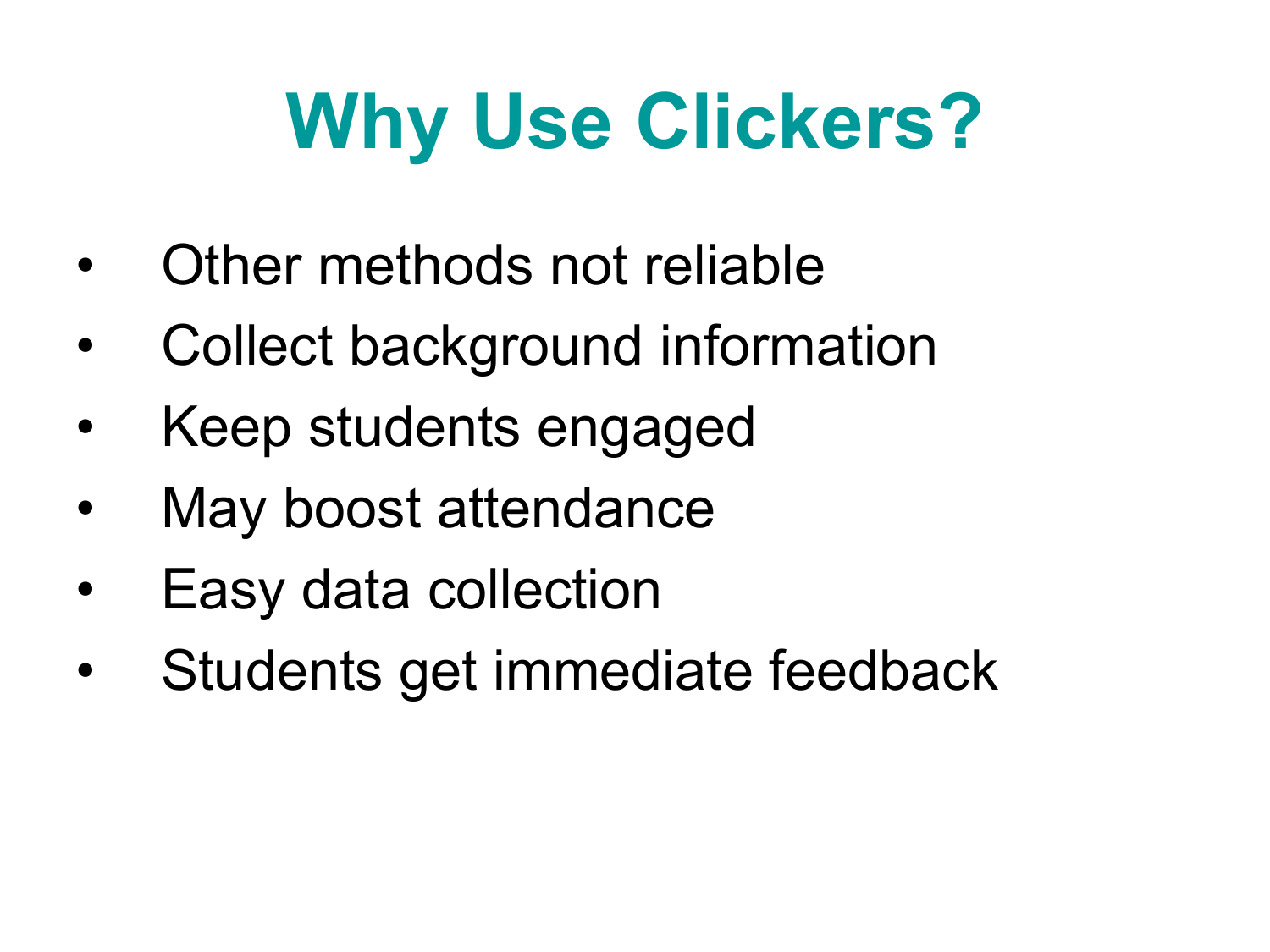#### **Analysis of Clicker Data**

- Instructor has instant assessment of student learning, can change lecture
- Quizzes are scored and available in spreadsheet format
- Report option shows semester achievement on standards as well as individual questions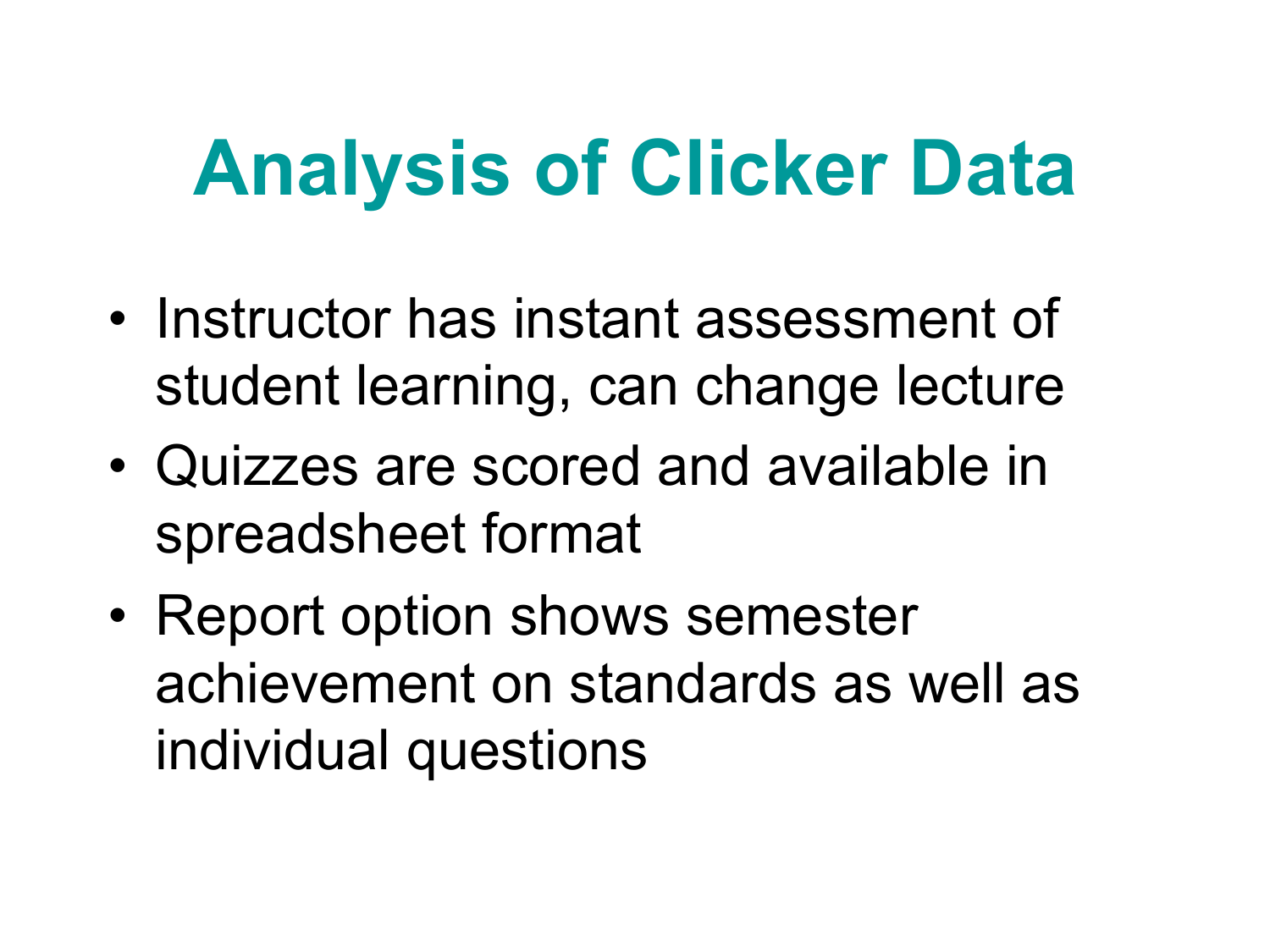#### **Obstacles to Active Learning**

Time considerations **Tradition** Student resistance Lack of support Instructor discomfort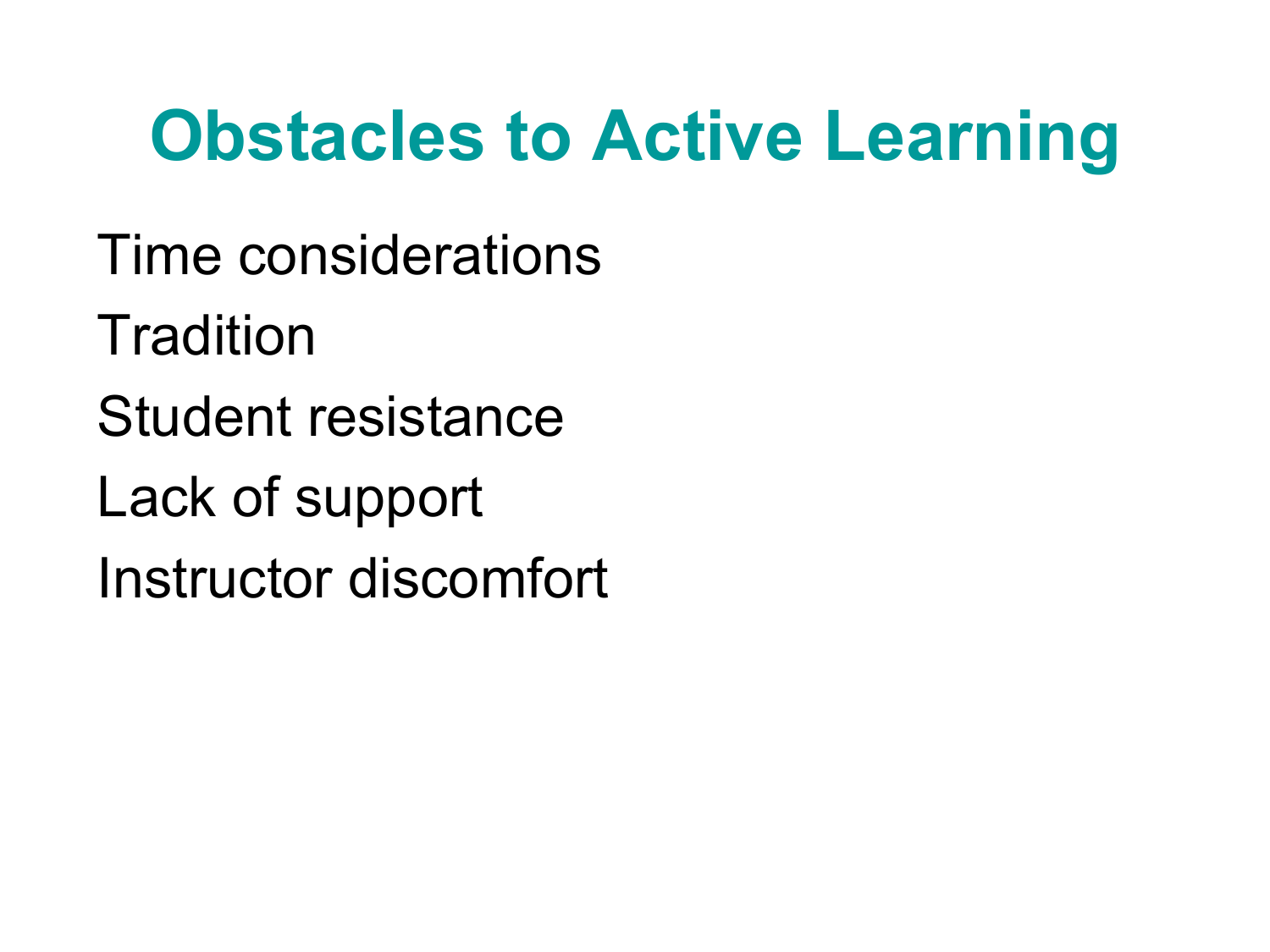#### **Summary**

Students learn better when actively engaged.

Positive impact on student attitudes: they enjoy a break from taking notes; they learn which topics are challenging; see that others understand new concepts.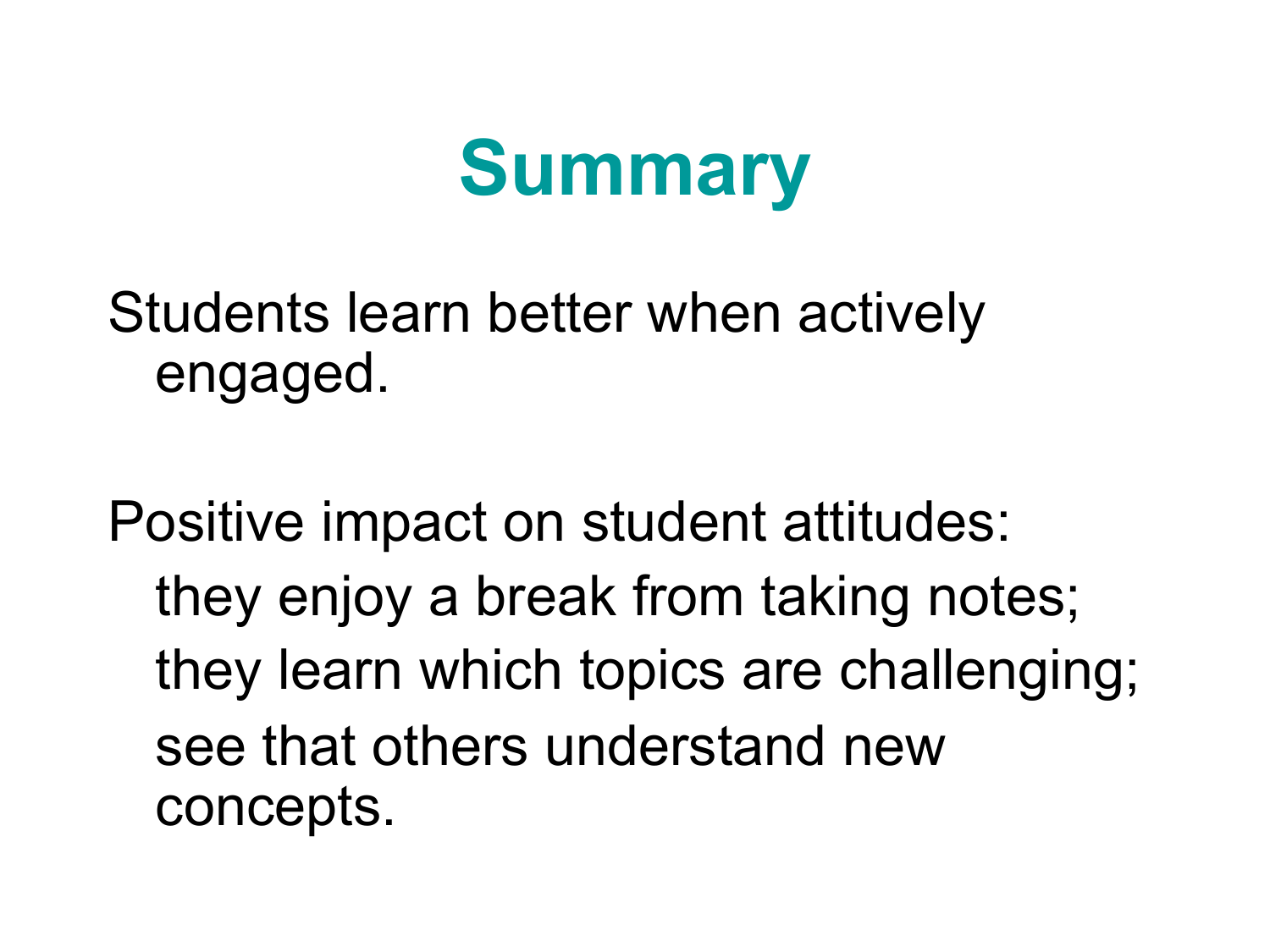Positive impact on instruction: more time can be spent on challenging topics.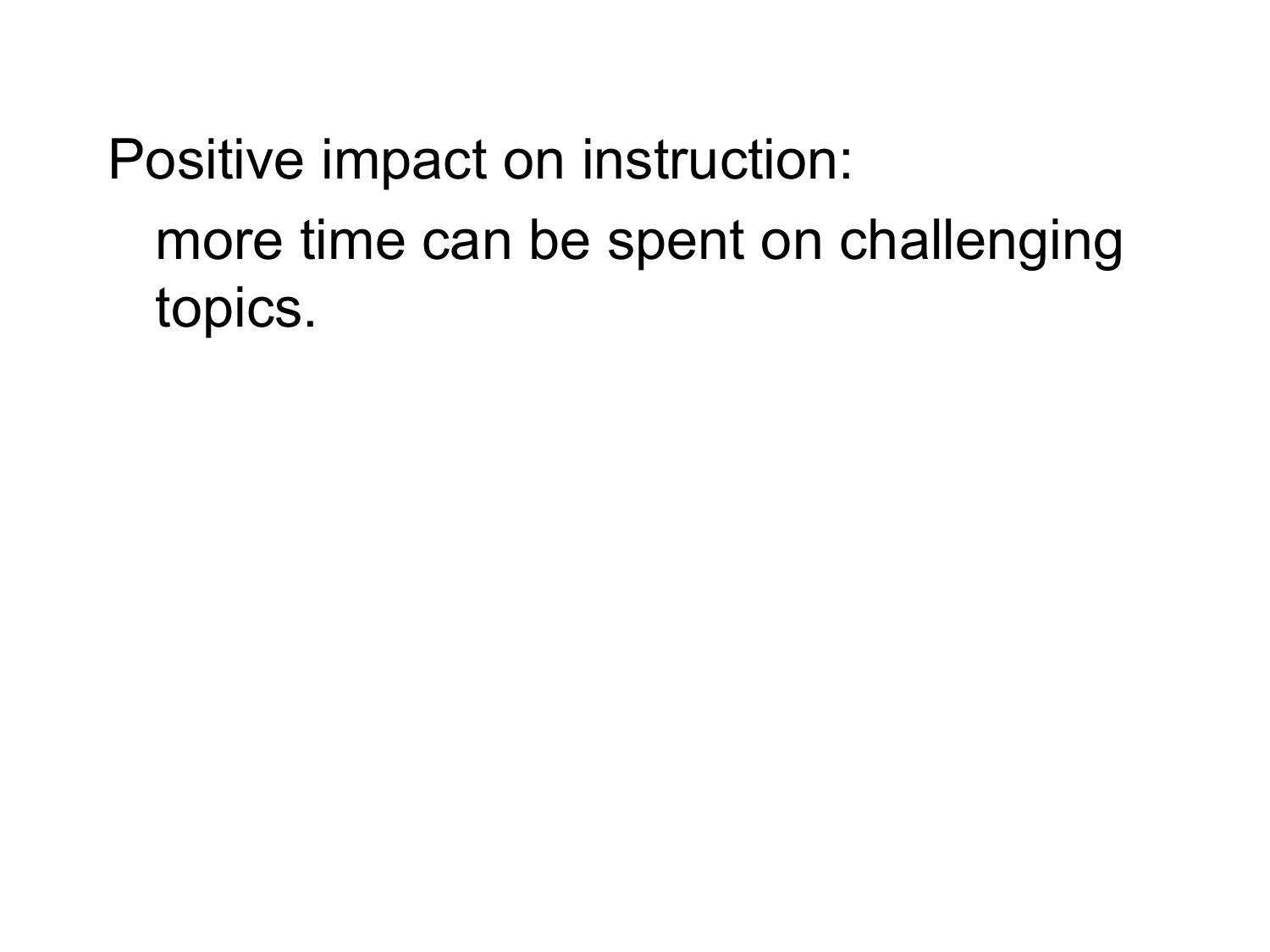#### **References**

- 1. Ruhl, Kathy L., Hughes, Charles A., Schloss, Patrick J., Winter 1987. "Using the Pause Procedure to Enhance Lecture Recall." Teacher Education and Special Education 10: 14-18.
- 2. Lyman, F., 1987, Think-Pair-Share: An expanding teaching technique: MAA-CIE Cooperative News, v. 1, p. 1-2.
- 3. Mazur, Eric, 1997, Peer Instruction: A User's Manual New Jersey: Prentice Hall
- 4. Chemistry concept questions http://www.jce.divched.org/JCEDLib/QBank/collection/ConcepTests/mainpage.html
- 5. Interactive Lectures (geoscience) http://serc.carleton.edu/introgeo/interactive/
- 6. Angelo, Thomas A., Cross, K. Patricia, 1993,Classroom Assessment Techniques: a handbook for college teachers. Josey-Bass Publishers, San Francisco
- 7. Judson, E., and Sawada, D., 2002, Learning from Past and Present: Electronic Response<br>Systems in College Lecture Halls. Journal of Computers in Mathematics and Science Teaching, v. 21, n. 2, p. 167-181.
- 8. Shapiro, J.A., 1997, Student Response Found Feasible in Large Science Lecture Hall. Journal of College Science Teaching, v. 26, n. 6, p. 408-412.
- 9. Classtalk: A Classroom Communication System for Active Learning R.J. Dufresne, W.J. Gerace, W.J. Leonard, J.P. Mestre, L. Wenk **1996** Journal of Computing in Higher Education v7 p3-47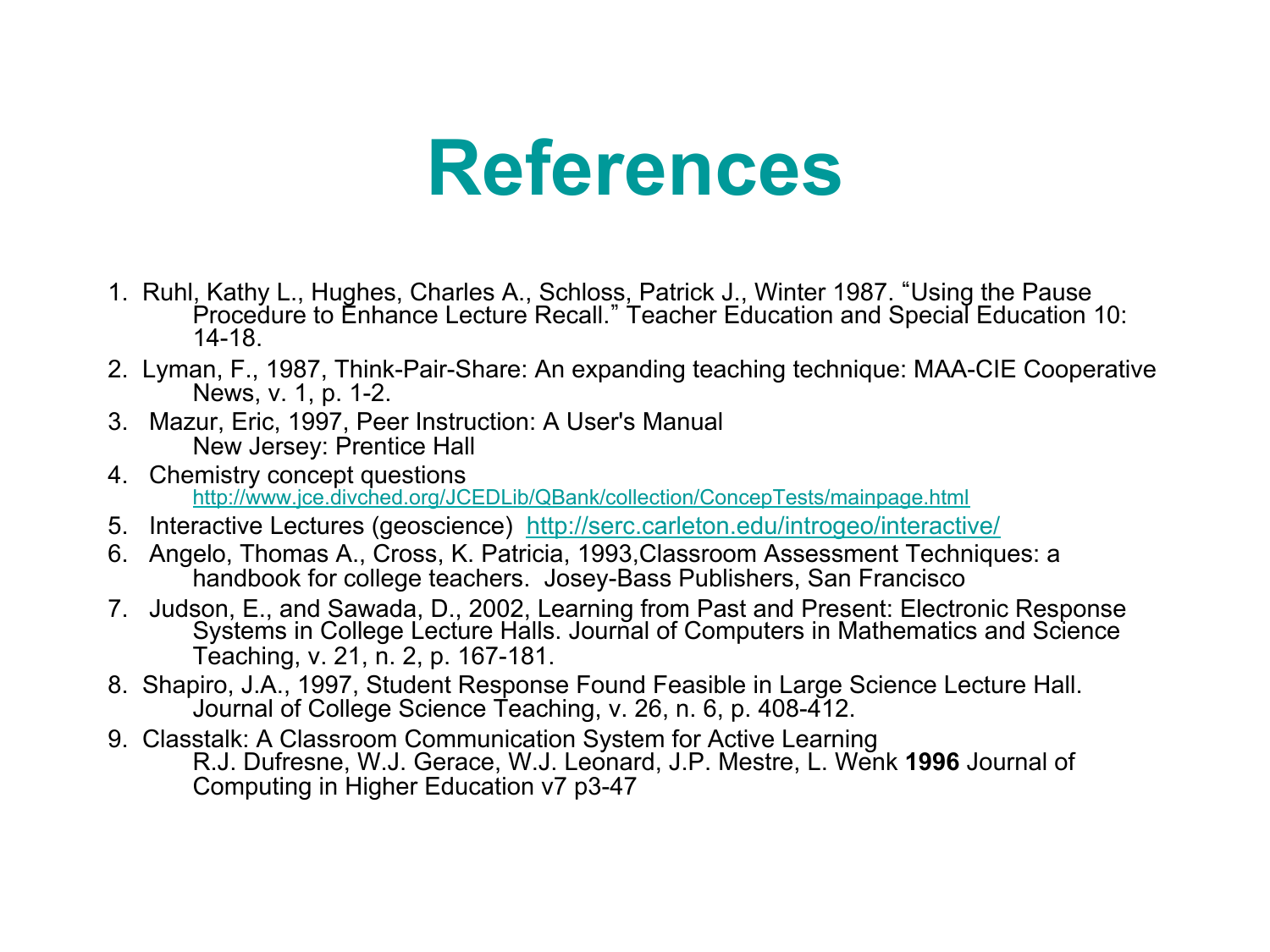#### **Acknowledgements**

Financial support for "Using clickers for assessment of student learning in General Chemistry" (J. Mihalick & S. Neuendorf) was received from a 2005 UW System Student Response System Curricular Redesign Grant.